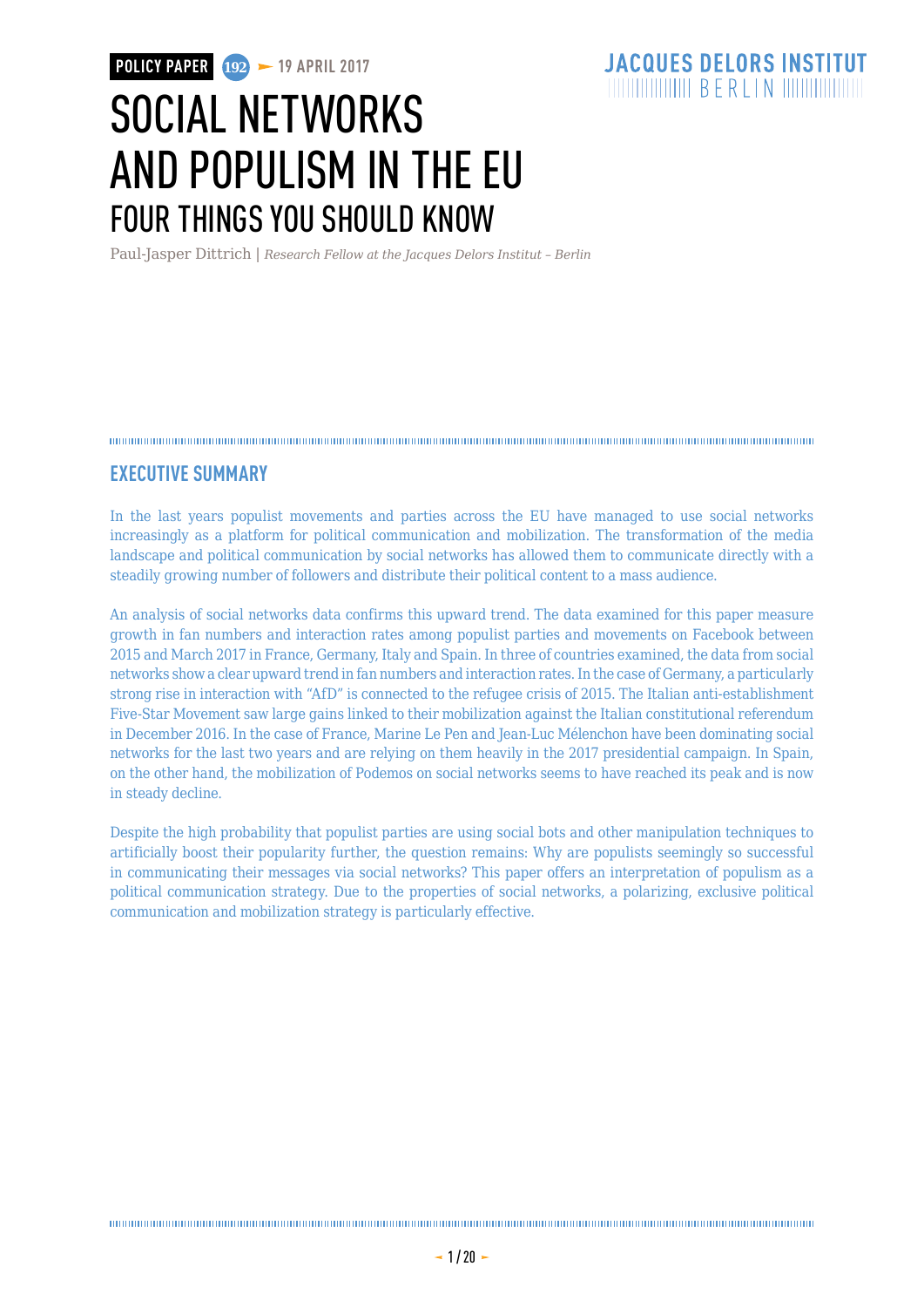## **TABLE OF CONTENTS**

| 3  |
|----|
| 3  |
| 4  |
| 5  |
| 6  |
| 6  |
| 8  |
| 9  |
| 9  |
| 10 |
| 10 |
| 11 |
| 13 |
| 14 |
| 16 |
| 17 |
| 18 |
| 19 |
| 20 |
|    |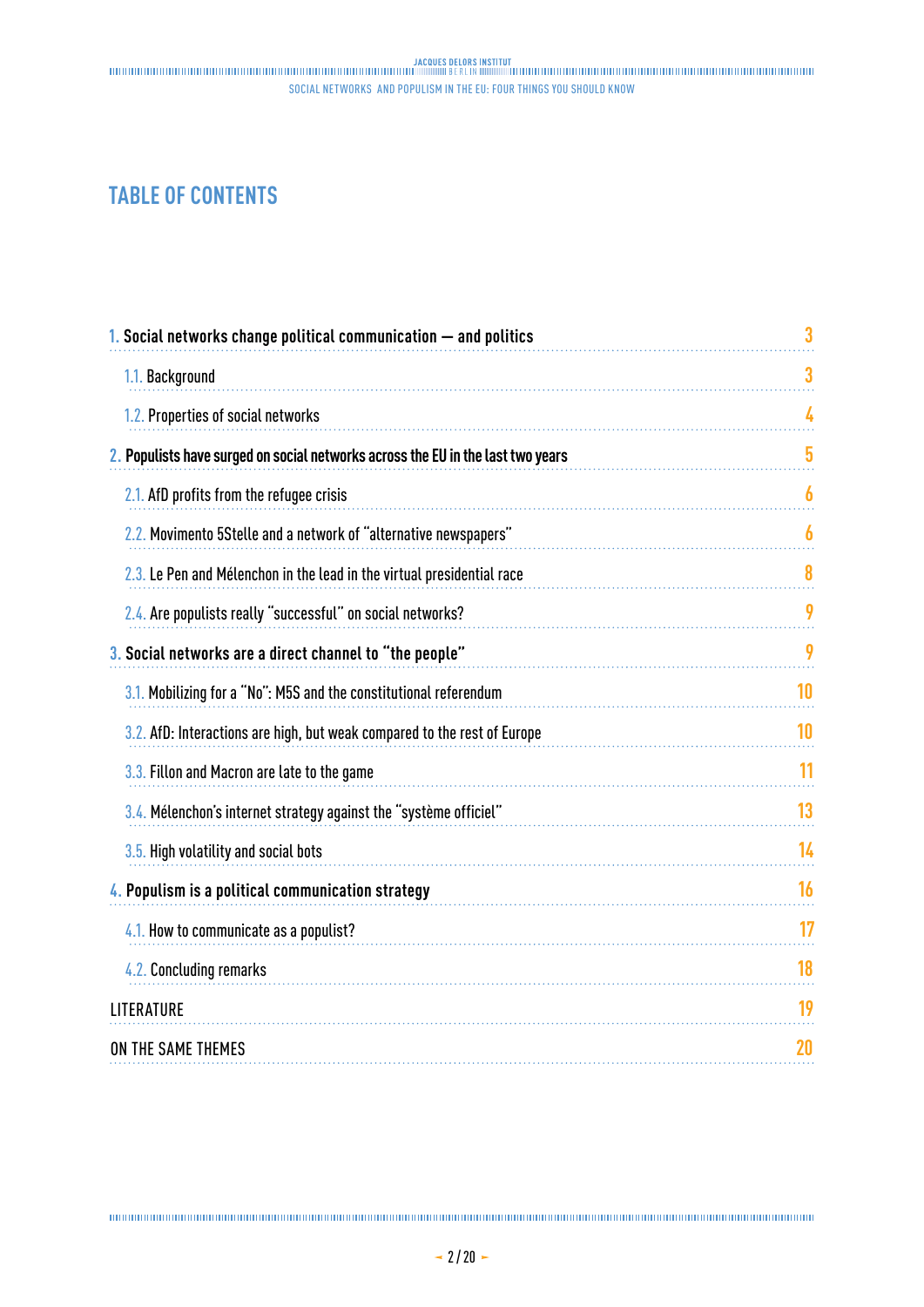## <span id="page-2-0"></span>1. Social networks change political communication — and politics

This paper presents data showing that populist parties and movements are making heavy use of social networks to increase their political communication reach across the EU. Social networks help them not only to distribute their political messages by speaking directly to "the people" but also to mobilize their followers and constantly connect them to a discourse of populist narratives. While there are many reasons for the recent electoral successes of populist parties in the EU and elsewhere, this paper raises the question whether their rapid success would have been possible without the transformation of the media and political communication by social networks. The first section gives background information on the transformation of the media landscape by social net-works. The next two sections show how populist parties have managed to turn social networks into a political mass communication tool in the last two years. The last section offers an interpretation of populism as a political communication strategy which thrives on social networks.

#### **1.1. Background**

Almost 50 percent of the adult population in every European country now has a profile on Facebook, the most successful social network, and about half of them use it at least occasionally as a source of political news. Millions of Europeans follow politicians, journalists and political comedians on Twitter and Instagram or watch their videos on YouTube, whereby the use of social media as a source of (political) news is still more prevalent among young people. In all but one of the four countries examined in this paper (France, Germany, Italy and Spain), more than 50 percent of young people (under 35) now use Facebook as a source of news (see table one on the next page).<sup>1</sup>

The advent of social media and especially of social networks has profoundly changed political communication, especially during election campaigns: Donald Trump's reliance on Twitter for spreading his messages (and grabbing the attention of both his supporters and his adversaries) has only been the most remarkable use so far made of the micro-blogging service during election campaigns, just as Barack Obama's ability to organize and mobilize grass roots supporters via social networks was in 2008. There are many other examples of the growing role of social media mass-communication for politicians from around the world: a non-Western example in the case of elections is that social networks played a substantial role in the 2016 elections in the Philippines.<sup>2</sup> And the Prime Minister of India, Norendra Modi, shows that Donald Trump is by no means the only one who prefers direct communication via Twitter (20 million followers) and Facebook (34 million "likes") to traditional communication channels.<sup>3</sup>

**ACROSS THE WESTERN WORLD A GAP IN TERMS OF TRUST IN THE POLITICAL SYSTEM IS EMERGING BETWEEN THE "MASS POPULATION" AND THE "INFORMED PUBLIC".**

At the same time there has been a gradual decrease in trust in traditional media, politics, experts and polls. However, the decrease in trust in the political system is unevenly distributed: the Edelman 2017-Trust Barometer finds that across the Western world a widening gap in terms of trust in the political system is emerging between the "mass population" (85 percent of the population) and the "informed public" (15 percent of the population).<sup>4</sup> While it is impossible to establish a causal relationship between the two phenomena, the correlation between the loss of trust in the "establishment" (media, politics and experts) and the rise of social media is strong.

**<sup>1.</sup>** [Digital News Report 2016. Reuters Institute for the Study of Journalism](https://reutersinstitute.politics.ox.ac.uk/sites/default/files/Digital-News-Report-2016.pdf), University of Oxford

**<sup>2.</sup>** Aim Sinpeng, "[How Duterte won the Election on Facebook"](http://www.newmandala.org/how-duterte-won-the-election-on-facebook/), *New Mandala* (Online Magazine on Southeast Asia, hosted by the Australian National University's (ANU) Coral Bell School of Asia Pacific Affairs). The author points out that the secret of Duterte's success on Facebook was the fact that he had the most committed follower base, which tended to "share" his posts at a much higher rate, giving him a superior reach for attention over his opponents.

**<sup>3.</sup>** Corinne Abrams, "[5 Secrets of Narendra Modi's Social Media Magic](http://blogs.wsj.com/briefly/2016/05/27/5-secrets-of-narendra-modis-social-media-magic/)", *The Wall Street Journal*, 27.05.2016

**<sup>4.</sup>** Edelman Trust Barometer 2017, slides with the main results of the report can be [read online.](http://www.edelman.com/global-results/)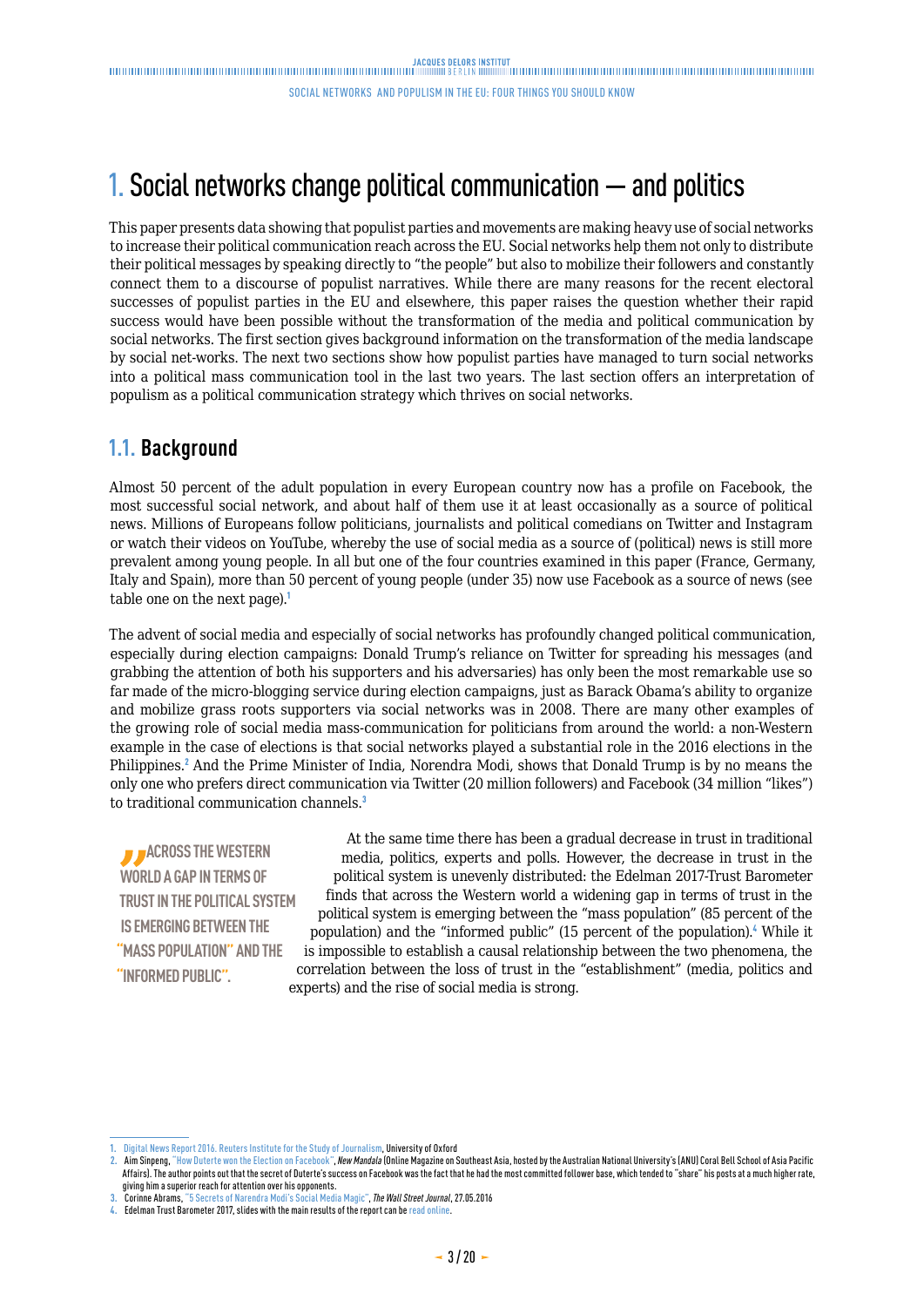

#### <span id="page-3-0"></span>**TABLE 1 Two-thirds of Italians under the age of 35 use Facebook as a weekly source of news**

Note: The table shows the items "Trust in news" in general and "Facebook as at least a weekly source of news (U35)" in 2016 from the Digital News Report 2016 of Reuters Institute for the Study of Journalism, University of Oxford, compilation by the author.

There is growing concern among policy makers that the transformation of the media landscape by social media has contributed to increased political polarization, undermined the legitimacy of traditional media and amplified existing prejudice among parts of Western societies. The public debates around filter bubbles, information silos, social bots or fake news testify to this growing concern, even though more scientific research is needed to determine the actual significance of each of these phenomena, especially in the context of election campaigns.<sup>5</sup>

## **1.2. Properties of social networks**

*B* STATE AND NON-STATE **ACTORS ALIKE ARE EXPLOITING THE POSSIBILITIES OF SOCIAL NETWORKS."**

How exactly does communication on social media differ from "traditional media" such as TV, radio and newspapers? The most important differences are the inclusivity in the creation and distribution of content and the virtually non-existent entry barriers for creators of content or participants in a discussion. Instead of conveying news, analysis or political messages in a one-way fashion as the traditional media (TV, newspapers, radio) do, information flows on social networks go both ways. Each piece of information can be shared, commented on, criticized, "debunked", edited or expanded ad infinitum, by everyone. The chaotic debates ensuing on social networks often lead to a greater

diversity of opinion and richness of information, but the information overflow can also cause growing confusion among discussion participants as to the underlying reality and the facts behind certain events or items of news. Important additional facts and views mix with rumour and outright lies to form a hodgepodge of information snippets, often leaving more people in a state of confusion than in one of clarity. State and non-state actors alike are exploiting the possibilities of social networks to distribute information and "alternative views" at zero marginal cost as a means of pushing their political agenda, as, for example, the Disinformation Review put out by the European External Action Service shows in its weekly reports.<sup>6</sup>

The political and social implications of these developments should not be underestimated: Due to the ability of social networks to spread information at almost zero marginal cost, citizens are nowadays much less dependent on the authority of traditional intermediaries of political and social reality (such as journalists, experts or

**<sup>5.</sup>** See for an overview on the discussion on the role of fake news in the 2016 American election campaign: R. Kelly Garrett, [Facebook's Problem is more complicated than fake news](https://theconversation.com/facebooks-problem-is-more-complicated-than-fake-news-68886), The Conversation, 17.11.2016. Hunt Allcott and Matthew Gentzkow give a detailed account on the actual numbers and economics of fake news during the 2016 American 2016 campaign: Allcott, Hunt and Matthew Gentzkow, [Social Media and Fake News in the 2016 Election,](https://web.stanford.edu/~gentzkow/research/fakenews.pdf) NBER Working Paper No. 23089, January 2017.

**<sup>6.</sup>** Disinformation Review of the European External Action Service, [official homepage.](https://euvsdisinfo.eu/homepage/disinformation-review/)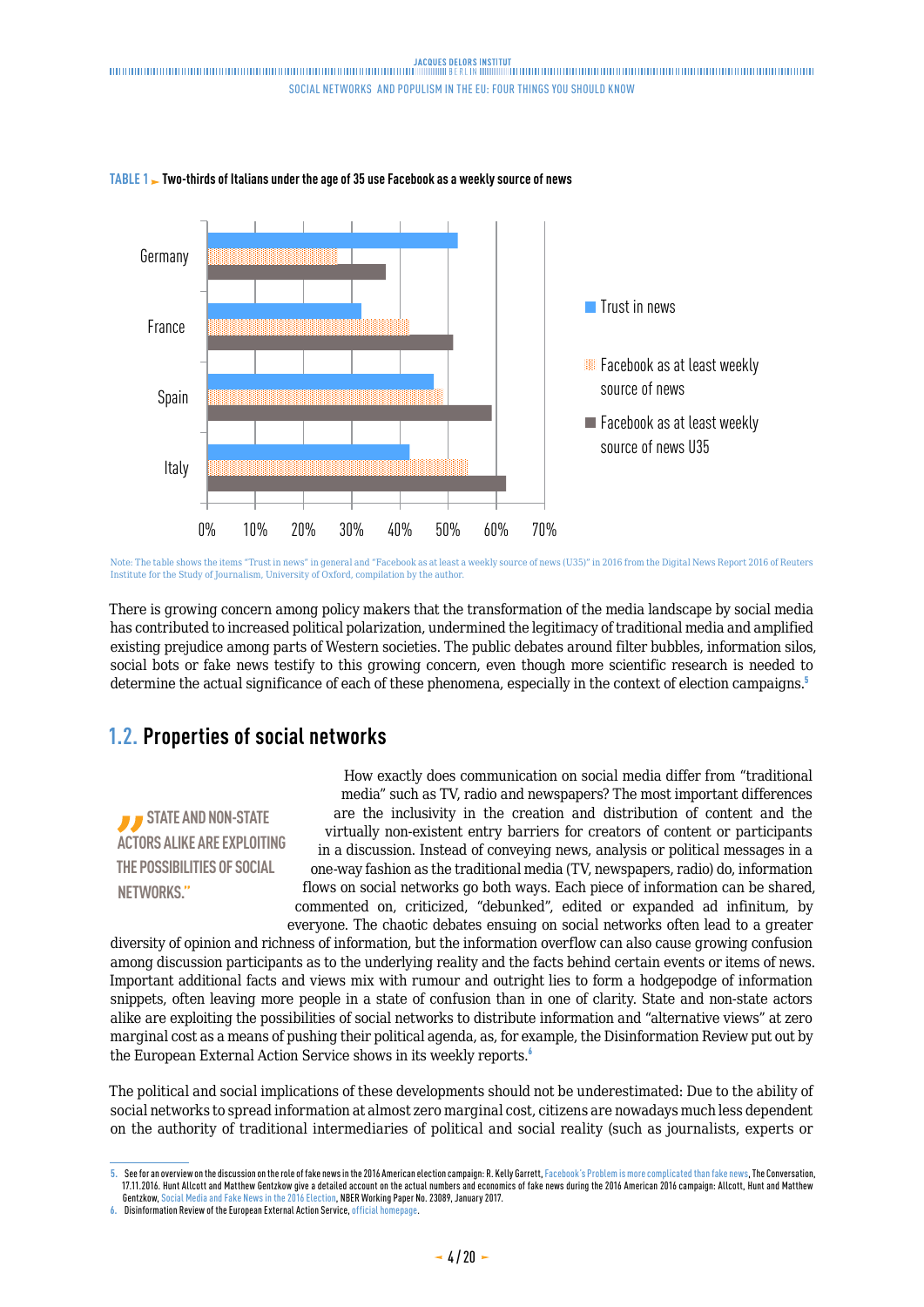<span id="page-4-0"></span>politicians) when it comes to the interpretation of political events.<sup>7</sup> They can instead follow events live on Periscope, read blogs and watch YouTube videos offering conflicting and alternative interpretations of events. Social networks such as Facebook and Twitter thereby often act as central nodes of information networks, since most (audio-visual) content is at some point being shared on them. There are also other distinguishing aspects of social networks in their current form:<sup>8</sup>

- **• Anonymity**: On social media it is very simple to cover one's traces in anonymity. Even though some social networks (like Facebook) require their users to create real-name profiles or else they will be deleted, it is in fact very easy to post content under a pseudonym or use legions of bots to create artificial hypes.
- **• Subjectivity**: Social networks favour subjectivity over objectivity. Studies have found that information shared on social networks tends to confirm a user's confirmation bias, reinforces existing prejudices and favours homogeneity (the infamous "echo-chamber" effect).<sup>9</sup> Objective analysis and reporting is often replaced by subjective, emotional and unverifiable news that tends, however, to do well if it confirms an existing ideology in the minds of the users, for example, a bias against migrants, the euro or "elites" in general.
- **Lack of Regulation**: Online content not only undergoes no editorial scrutiny: numerous instances of hate speech, defamatory statements or instigation of violence are posted daily on social networks, largely without any legal consequences. If and how social media can become a more state-regulated space for respectful political discourse will remain one of the most important legislative and civic challenges for the years to come.
- **• Attention Economy**: Social networks theoretically hand over the power of political spin to everyone without quality- or veracity-checks. However, the laws of the attention economy apply: a well-designed gif or a catchy slogan will travel around social networks much faster than any public statement, official press release or carefully formulated but dull tweets about a political issue.

## 2. Populists have surged on social networks across the EU in the last two years

**THE DATA CLEARLY SHOW A LARGE SURGE IN ACTIVITY BY POPULIST PARTIES."**

Over the last two years, populist parties and movements have increasingly been able to turn social networks into effective political communication platforms. To throw light on this development, this paper uses Facebook data from four countries (France, Germany, Italy and Spain) between January 2015 and March 2017. The data clearly show a large surge in activity by populist parties in all four countries examined. Whether looking at fan growth, shared content or the overall interaction rate, the picture is quite clear: in all four countries populist movements have managed to grow a much larger base of followers or fans than "traditional" non-populist parties. This has enabled them to share their content

and their messages directly to a steadily growing mass audience. Populist parties and movements like Podemos, Movimento Cinque Stelle (M5S) or Jean-Luc Mélenchon have managed to create entirely new platforms for political communication which were virtually non-existent before the ascent of social media. These new, low-cost communication platforms allow them to distribute political messages which bypass established media outlets, constantly mobilize their supporters and speak directly to "the people".

How did this surge in fan numbers and interactions unfold? Social network data are usually analysed by looking at "Key Metrics" or "Key Performance Indicators" (KPI's) such as likes, comments and shares of a particular post. These KPI's are measured daily by social networks and can be ascertained by third-party players via APIs (Application Programming Interfaces). The performance data gathered in this way are used

**<sup>7.</sup>** See also, on this argument, Andrew Keen, The Cult of the Amateur: How blogs, MySpace, YouTube, and the rest of today's user generated media are destroying our economy, our values and our culture, Crown Business, 2008.

<sup>8.</sup> See for an extended overview of properties of social networks for communication also Ari-Matti Auvinen, [Social Media – The new Power of Political Influence](file:///C:\Users\Dittrich\Downloads\Social_Media_in_Politics_Ama%20(1).pdf), Centre for European Studies and Suomen Toivo – Think Tank, 2012

<sup>9.</sup> On patterns of homogeneity and polarization effects (echo-chambers) for the spread of news see: Michela Del Vicario et al. [The spreading of misinformation online](http://www.pnas.org/content/113/3/554.full) PNAS 2016 113 (3) 554-559; published ahead of print January 4, 2016.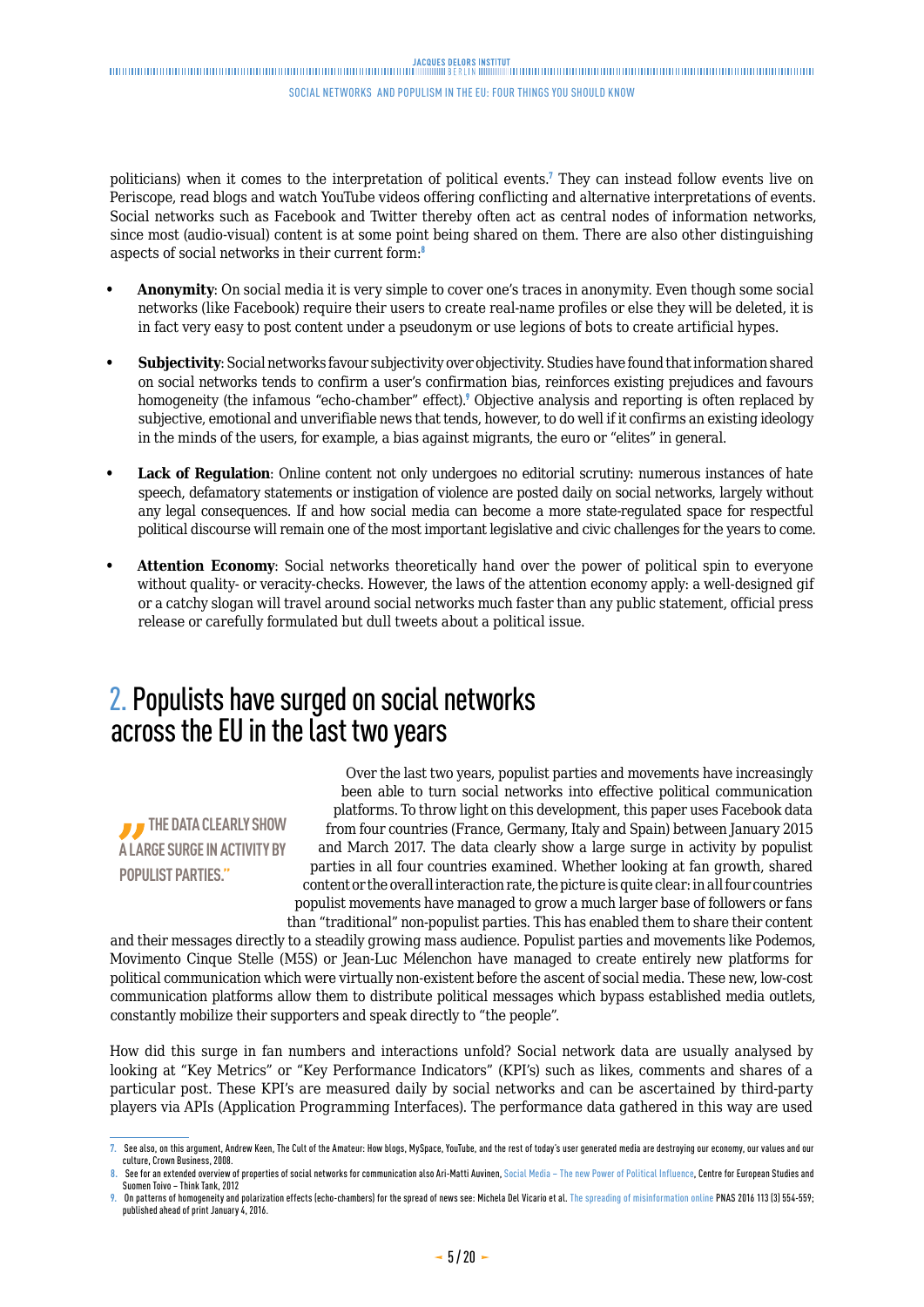<span id="page-5-0"></span>by corporations, governments or NGOs to track and constantly improve the reach of their messages on social networks. The data used for this study were ascertained and courteously made available by quintly, a Colognebased social media analytics start-up. This section examines the fan growth of populist and non-populist parties on Facebook between 01.01.2015 and 31.12.2016 in Germany, Italy and France, and the next section looks at the interaction rates of the party profiles. The countries were chosen for closer examination owing to their importance for the EU in 2017 (elections in France and Germany and possibly Italy) and, in the case of Spain, the rapid electoral success of Podemos, which took many by surprise. A quick search on social networks, however, reveals that the same tendency can be observed across the EU: whether we look at Syriza in Greece, Kukiz15 in Poland, FPÖ in Austria or Geert Wilders in the Netherlands, in all European countries a *comparatively* strong performance on Facebook, Twitter and in some cases YouTube can be observed.

### **2.1. AfD profits from the refugee crisis**

A large increase in fan numbers on social networks often occurs following particular political or social events: in Germany, a rise in the number of fans of Alternative für Deutschland (AfD) set in with the large influx of refugees from Syria to Germany in the fall of 2016, dubbed by parts of the media as the "refugee crisis": After initially losing some support in 2015, the party's online popularity soared following the opening of the German borders to Syrian refugees and asylum seekers in September 2015. In the weeks following the events in Cologne on New Year's Eve 2016 and state elections in three German states in March 2016, another jump in support occurred. Since March 2016, however, the party has not managed to attract new followers at the same pace and had stagnated at around 320 000 fans on Facebook by the beginning of April 2017. Overall, Germany shows by far the lowest numbers of followers of populist politicians and parties in the four countries examined (. Notable German politicians with a comparably large number of followers (as of April 2017) include Sahra Wagenknecht (360 000), Martin Schulz (309 000) and Frauke Petry (210 000). Angela Merkel has more than two million fans on Facebook. However, her account is professionally managed by a social media team and is used to distribute official political statements of the German chancellor.



**GRAPH 1 Between September 2015 and April 2016 AfD doubled its fan base on Facebook**

Note: The chart shows total fans per month between 01.01.2015 and 31.12.2016 of the Facebook-profiles of SPD, DieLinke and AfD. Lines have been smoothed. Source: quintly, compilation by the author. Data of CDU and the Green Party were not available at the time of research.

## **2.2. Movimento 5Stelle and a network of "alternative newspapers"**

Italy is the country where the connection between internet communication and populist movements is maybe the closest and most obvious. Movimento Cinque Stelle (M5S) was conceptualized by its founders from the outset as an internet-enabled party with, for example, regular internal online referenda for the party members.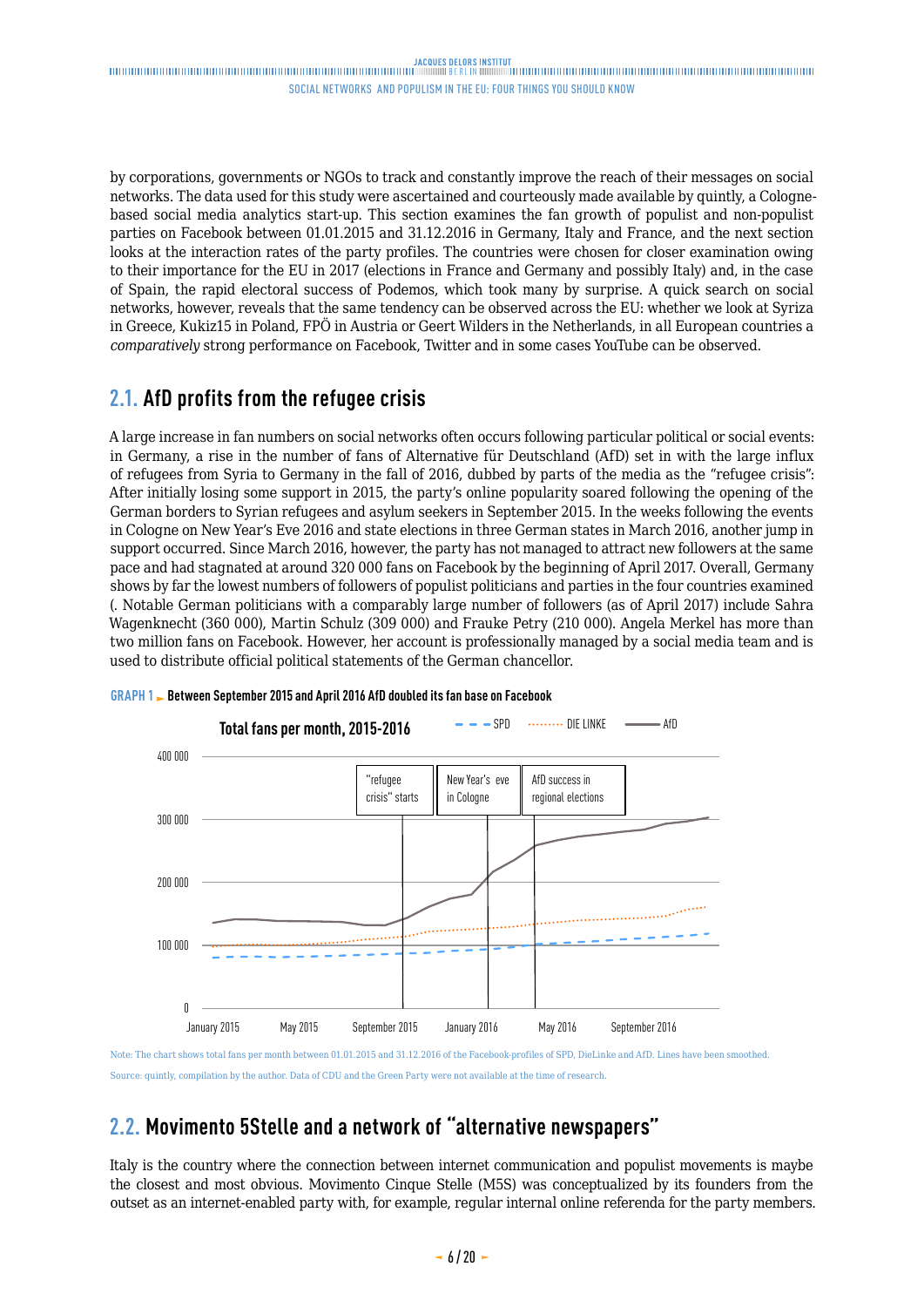## 

#### social networks and populism in the eu: four things you should know

**M5S HAS NOT ONLY BECOME A LARGE POLITICAL ORGANIZATION BUT HAS ALSO DEVELOPED A VERY POWERFUL COMMUNICATION PLATFORM ON SOCIAL NETWORKS."**

The focus on internet-enabled forms of participatory democracy by the movement was the brain child of the late Gianroberto Casaleggio, an internet marketing entrepreneur who co-founded M5S with Grillo in 2009 and died in 2016. Casaleggio's declared intention was to use the internet as a political communication tool in order to uproot the existing political system in Italy and replace it with an internet-enabled direct democracy.<sup>10</sup> In April 2017, the "movement-party", which combines elements of left- and right-wing populism, is the leading party in most polls for the next national Italian elections. Under its leader Beppe Grillo, whose blog (beppegrillo.it) is one of the most widely read

blogs in Italy, M5S has not only become a large political organization but has also developed a very powerful communication platform on social networks where it constantly rallies its followers.

The social networks data for the last two years confirm this observation. M5S has seen a rapidly growing fan base (from 400 000 to almost one million fans) during the period from January 2015 to December 2016 (in April 2017 it had more than one million followers). A particularly strong surge in follower growth on Facebook coincided with the run-off towards the country's constitutional referendum, which took place on December 4<sup>th</sup> 2016 and against which M5S mobilized heavily. From May to December 2016 alone, the Facebook profile attracted more than 300 000 new fans. Leading figures in the party have hundreds of thousands of followers as well, with Beppe Grillo (almost two million) and Luigi Di Maio (more than one million) on top of the list. It is interesting to note that the Lega Nord, another populist party, almost doubled its number of followers in the same period of time, whereas the party of then Prime Minister Mattheo Renzi, the Partito Democratico, basically stagnated.

In addition to its social media presence, M5S also controls a network of officially independent internet newspapers and blogs, which are highly successful on social networks as well. Covering topics from alternative medicine to politics, M5S has in fact managed to create its own social media news empire with the help of this network of online newspapers, which was used as a communication tool in the mobilization for a "No" vote in the constitutional referendum. The largest of the sites connected to M5S, *Tze Tze* (1.2 million fans on Facebook), has been accused of regularly disseminating conspiracy theories and Russian propaganda.<sup>11</sup> The creation of a universe of online (alternative) news outlets closely connected to a populist party has also been seen in Austria, where the FPÖ even launched its own online TV-channel, FPÖ-TV.<sup>12</sup>



#### **GRAPH 2 Movimento Cinque Stelle gained 400,000 fans in the run-off to the 2016-referendum**

Note: The chart shows total fans per month between 01.01.2015 and 12.01.2016 of the Facebook-profiles of Movimento Cinque Stelle, Partito Democratico and Lega Nord. Lines have been smoothed.

Source: quintly, compilation by the author.

**<sup>10.</sup>** John Hooper, [Italy's web guru tastes power as new political movement goes viral](https://www.theguardian.com/world/2013/jan/03/italy-five-star-movement-internet), The Guardian, 03.01.2013.

**<sup>11.</sup>** Alberto Nadelli, Craig Silverman, Italy's most Popular Party is Leading Europe in Fake News and Kremlin Propaganda, BuzzFeed, 29.11.2016.

**<sup>12.</sup>** See Jakob Winter, Ingrid Brodnig, [FPÖ im Internet: Tag für Tag ein Propagandastück,](https://www.profil.at/oesterreich/fpoe-strache-internet-tag-tag-propagandastueck-6378335) profil, 24.05.2016 for a graphic depiction of the different news-outlets.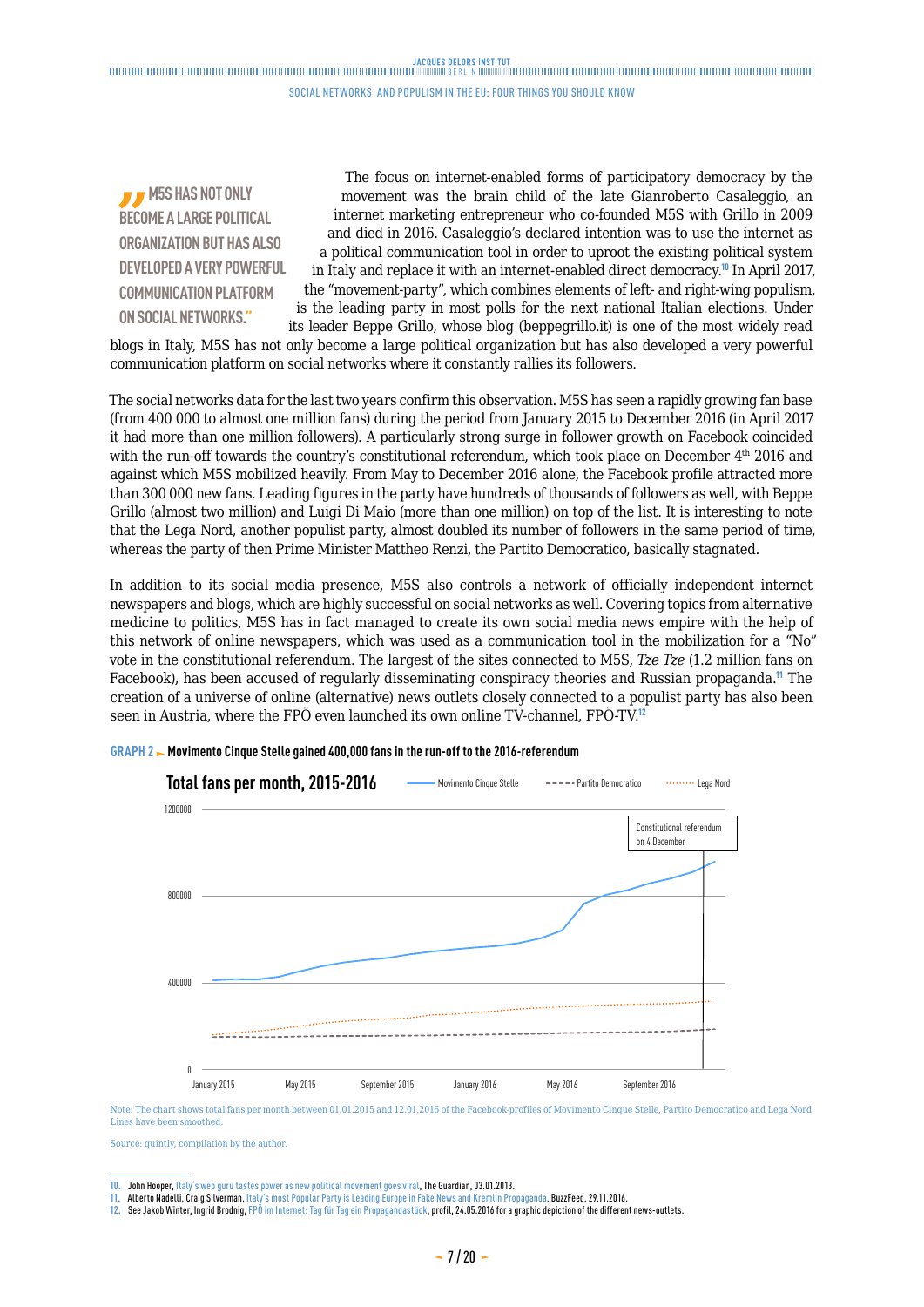### <span id="page-7-0"></span>**2.3. Le Pen and Mélenchon in the lead in the virtual presidential race**

France serves as an interesting case for a closer examination of social network dynamics as the country holds presidential elections in April/May 2017. Mirroring the performance of populist parties in Italy and Germany, both the far-right candidate Marine Le Pen and the far-left contestant Jean-Luc Mélenchon have by far the most followers on Facebook. As in the other two countries, fan growth can be tracked to political and social events: Marine Le Pen's fan growth accelerated remarkably after the terrorist attacks on the Bataclan and the Stade de France in November 2015. The same month also saw a large rise in fan numbers for Jean-Luc Mélenchon. Another interesting observation from the data is that both Le Pen and Mélenchon seem to have started building a strong follower base from November 2015 onwards, which is long before the other two main candidates in the race, Emmanuel Macron and Francois Fillon, started to gain more attention on the social network. Both Macron and Fillon's follower rates jumped after announcing the candidacy / winning the party primary in November 2016 and have been on a strong upward trend only since then.<sup>13</sup>



**GRAPH 3 Le Pen and Mélenchon on a constant upward trend since November 2015** 

Note: The chart shows total fans per month between 01.01.2015 and 28.03.2017 of the Facebook-profiles of Marine Le Pen, Jean-Luc Mélenchon, Francois Fillon and Emmanuel Macron. Lines have been smoothed.

Source: quintly, compilation by the author. Benoît Hamon of the Parti Socialiste (PS) is missing from the chart due to unavailability of the full data.

Since the beginning of 2017, Jean-Luc Mélenchon and Emmanuel Macron have had the largest total rise in fan numbers. By the beginning of April 2017, Marine Le Pen had around 1 275 000 fans on Facebook followed by Mélenchon with 800 000, Fillon with 330 000, Macron with 260 000 and Hamon with 155 000. According to the

**<sup>13.</sup>** Emmanuel Macron announced his candidacy on 11 November 2016 and Francois Fillon won the Républicain primaries on 27 November.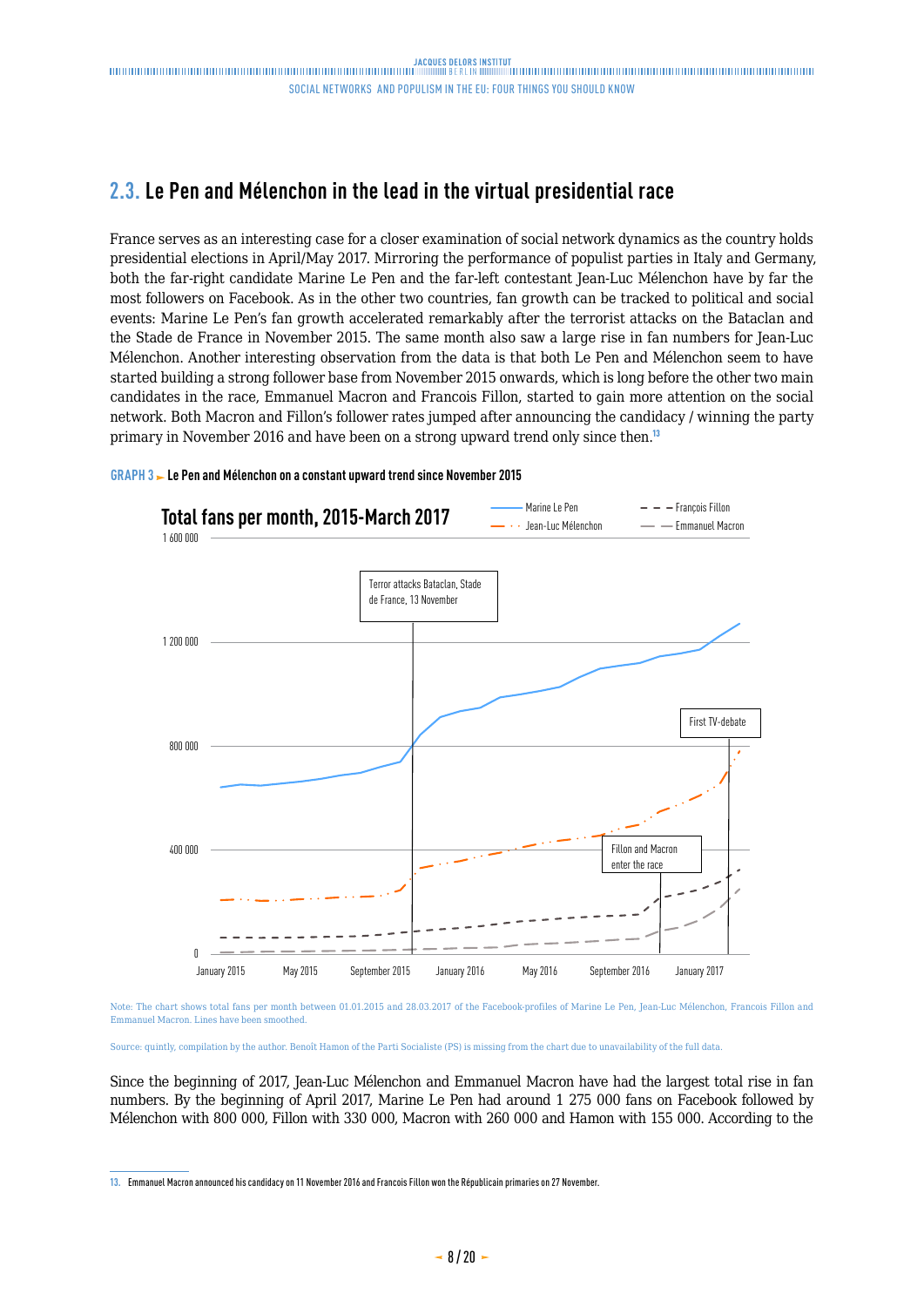<span id="page-8-0"></span>French web site politilogue.com, Mélenchon showed the strongest momentum in terms of rising fan numbers, especially after the first presidential TV-debate, which saw him add more than 100 000 new fans in about a week.<sup>14</sup>

### **2.4. Are populists really "successful" on social networks?**

Even though there is a clear trend for populist parties and movements to be able to turn their Facebook profiles into platforms for political mass-communication, it is important to raise some caveats as to whether and how this success can help populists to translate Facebook fans into "real-life" support and actual votes in an election. First of all, it would take a much more sophisticated computational social science analysis to determine how many of the people like a certain political profile because they are really in favour of it. Interested users might just like a page in order to stay up-to-date or even to monitor it. Secondly, the analysis of the Quintly-data showed that usually between 20 and 30 percent of the likes do not come from the country of origin of the respective party. In the case of France, for example, 40 percent of Marine Le Pen's "likes" come from foreign countries, which could be explained by the international popularity of the politician as a leading figure in the global right-wing movement. Macron, on the other hand, also has around 35 percent of his likes coming from other countries, which could be explained by the high media attention he has received from outside France compared to the other presidential contestants, or by a high preference for him among French people living outside France. Lastly, and connected to the second point, there is the question of social bots. It is possible and in fact quite likely that a part of the likes of and interactions with populist profiles does not come from humans, but from paid bots. As became clear in the aftermath of the American presidential elections in 2016, it is very inexpensive to buy entire "armies" of bots (though much more on Twitter than on Facebook) and have them create artificial hypes or create the illusion of mass support where there is none. The question of bots and other social media manipulation techniques will be discussed in more detail in the next section.

## 3. Social networks are a direct channel to "the people"

*I* IN CONTRAST **TO LIKING OR COMMENTING, SHARING IS THE MOST EFFICIENT WAY TO SPREAD A POLITICAL MESSAGE."**

In addition to a high rate of followers, users also interact much more with populist profiles than with non-populist profiles. Why is that important? Even though likes on Facebook are an important first indicator in estimating support for and the reach of a Facebook-profile, the much more important KPI is the interaction rate (likes, comments, and shares of specific posts). The higher the interaction rate of a profile's posts, especially the rate of shares, the more people eventually get to see posts of a specific profile beyond the regular fans of a page who see the post anyway (the so-called "fan reach"). In contrast to liking or commenting, where the information remains stuck to the wall of the page, sharing is the most efficient way to spread a political message.

In online marketing, the sharing rate is usually used as the benchmark to determine the online success of a brand strategy. How can reach be measured? While it is difficult to exactly compute the reach of a specific post without first-hand access to a profile, a good rule-of-thumb is that on average each user on Facebook has around 150 friends, so that multiplying any specific post's sharing numbers by 150 could give a (very) crude estimation of the maximum amount of users who could possibly see a post. That would mean, however, that a single post which gets shared 10 000 times could theoretically be seen by 1.5 million people, though the real number would probably be much lower.

Recent research suggests that success on social media can have a self-reinforcing effect. Each Facebook profile and post contains a lot of "social information": every user can immediately see the apparent success or non-success of certain posts and profiles by looking at the number of shares, likes and followers which Facebook always provides. A high number of interactions can thus signal the high importance and validity of certain messages. This in turn increases the confidence and trust of users in those messages and profiles and is also one of the reasons why populists might be using social bots to artificially boost their relevance and reach on social media (see Box 1).

**<sup>14.</sup>** [Politilogue.com](http://www.politologue.com/) is a French website that tracks the performance of hundreds of French politicians on Facebook.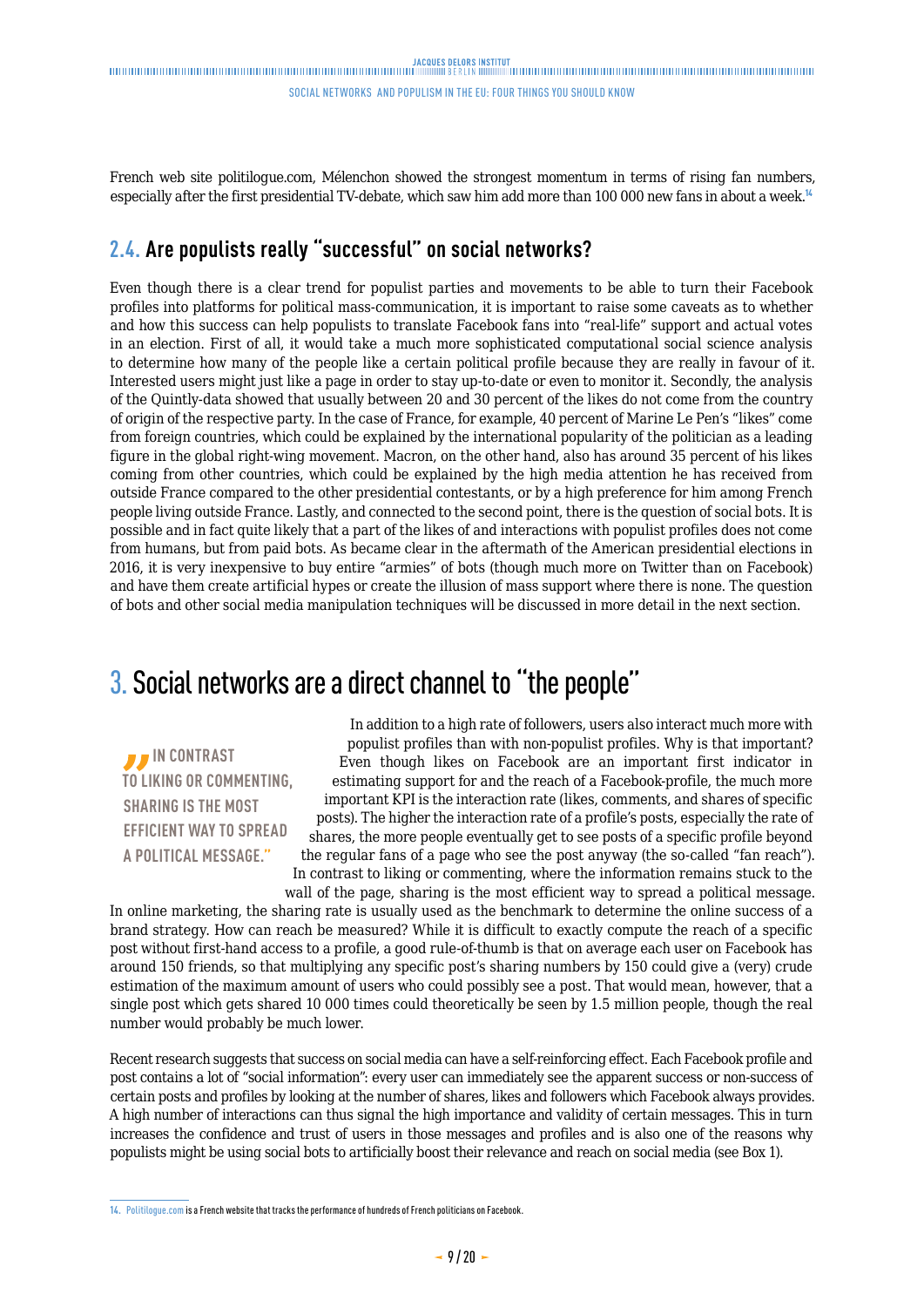<span id="page-9-0"></span>What do the data show about the interaction and share rates of populist parties and politicians? The picture is very similar to the numbers given in the previous section: not only do populist parties have much larger numbers of followers, these followers also interact on average much more with the content shared by populists than followers of non-populist parties do.

#### **3.1. Mobilizing for a "No": M5S and the constitutional referendum**

*IN SOME MONTHS* **THE FACEBOOK-PROFILE OF M5S HAD MORE THAN TWO MILLION TOTAL INTERACTIONS."**

How do these dynamics play out in the countries under scrutiny from 2015 to 2016? Again, Italy and the Five-Star Movement (M5S) seem to be the most impressive case of the use of social networks to spread political messages and mobilize support. From April 2016 onwards, the average share rate of each post by the populist movement jumped to an incredibly high level, compared to the share rate of other political parties. This is all the more interesting considering that Italy was in an election campaign for a referendum to amend certain parts of the country's constitution from the second half of 2017 onwards, but M5S seems to have been the only party whose Facebook

profile was heavily interacted with during that campaign. In conjunction with the fact that Beppe Grillo and other M5S politicians also have hundreds of thousands of followers on Facebook, it is possible that they reached millions of Italians daily with every single post during a critical time in the referendum campaign. Even though it is impossible to determine the exact effect of this constant appearance in the Facebook feeds of so many people, it seems reasonable to argue that this substantial social media presence helped turn the tide against amending the constitution, which was the eventual outcome of the referendum. In some months the Facebook-profile of M5S had more than two million total interactions. The page often shares content by Beppe Grillo or other M5S-politicians.



#### **GRAPH 4 High share rates for the Five-Star Movement before the referendum**

Note: The chart shows average share per post on a monthly base between 01.01.2015 and 12.01.2016 of the Facebook-profiles of Movimento Cinque Stelle, Partito Democratico and Lega Nord. Lines have been smoothed.

Source: quintly, compilation by the author.

#### **3.2. AfD: Interactions are high, but weak compared to the rest of Europe**

In Germany, there is a similar dynamic at work in high populist interaction rates, albeit with much less force. In compiling the following chart, total cumulated interactions for each month were used instead of the average rate of share. Just as with their growth in followers, users started interacting with AfD's profile much more after the start of the "refugee crisis" in September 2015. The chart shows that the interactions then reached their peak in the three months following the events in Cologne on New Year's Eve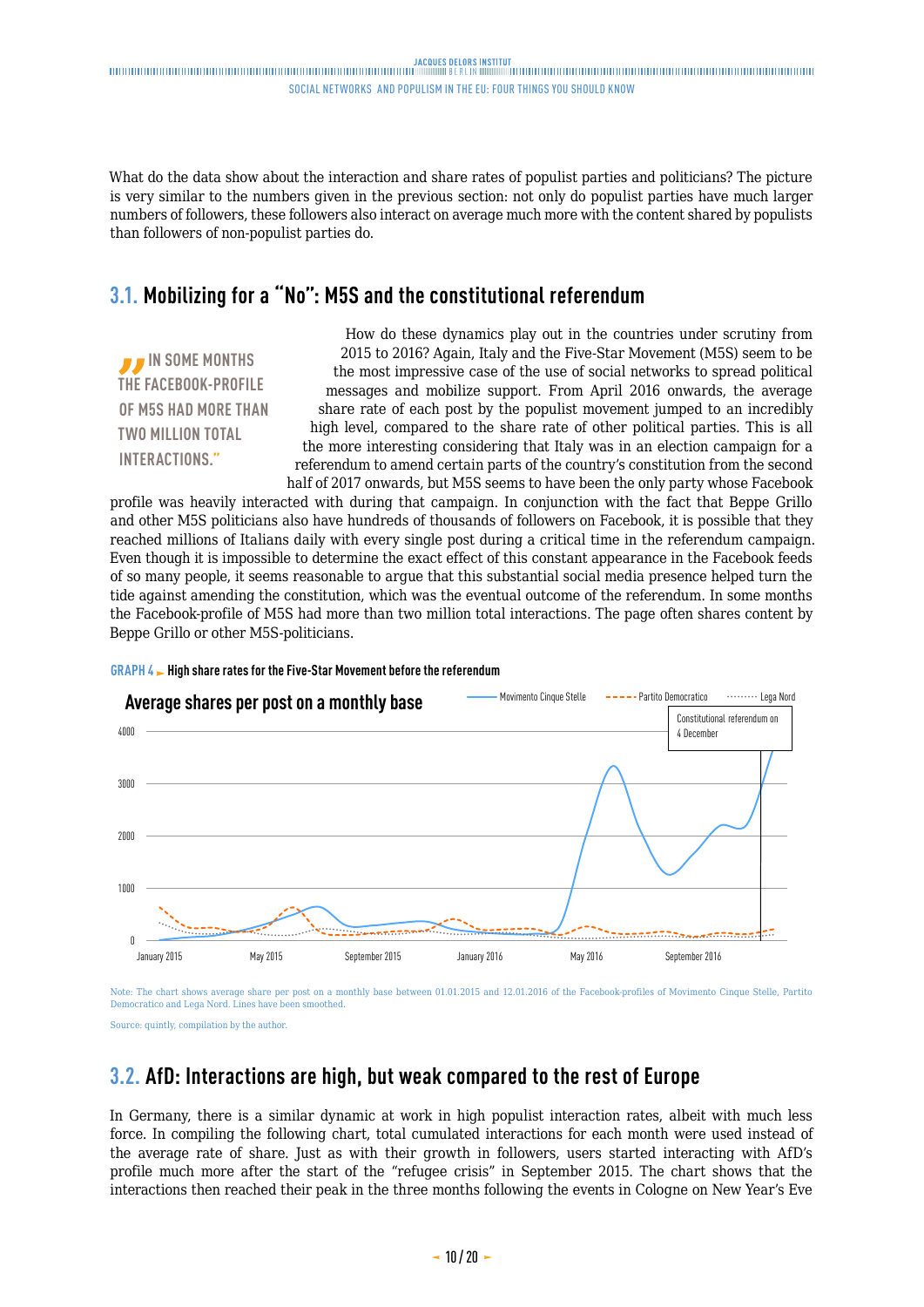<span id="page-10-0"></span> up to March 2016, when AfD managed to secure an unexpectedly high share of votes in three regional elections. During that time, AfD had around 600, 000 interactions each month.



## **Total interactions with profile on a monthly base SPD SPD CONSTANT CONSTANT** AfD



Note: The chart shows total interactions (likes (reactions), comments, shares) each month between 01.01.2015 and 12.01.2016 with the Facebook-profiles of SPD, DieLinke and AfD. Lines have been smoothed.

Source: quintly, compilation by the author. Data of CDU and the Green Party were not available at the time of research.

Since March 2016, however, interactions with AfD's Facebook profile have flatlined, in parallel with the slowing down in fan growth. It appears that at least for now AfD is not able to turn Facebook into a device of mass political communication on the same scale as populists in Italy, France or Spain.

### **3.3. Fillon and Macron are late to the game**

In France the correlation between populist, anti-establishment candidates and heavy reliance on social networks as communication tools is very strong. In the presidential elections of 2017, two candidates with a dedicated populist, anti-establishment message are in the race: on the far right, Marine Le Pen of the Front National and, on the far left, Jean-Luc Mélenchon, who founded his own political platform and movement "La France insoumise" (the unsubdued France). Both are more successful in getting their message across unfiltered to their followers on social networks than the other three promising candidates in the race.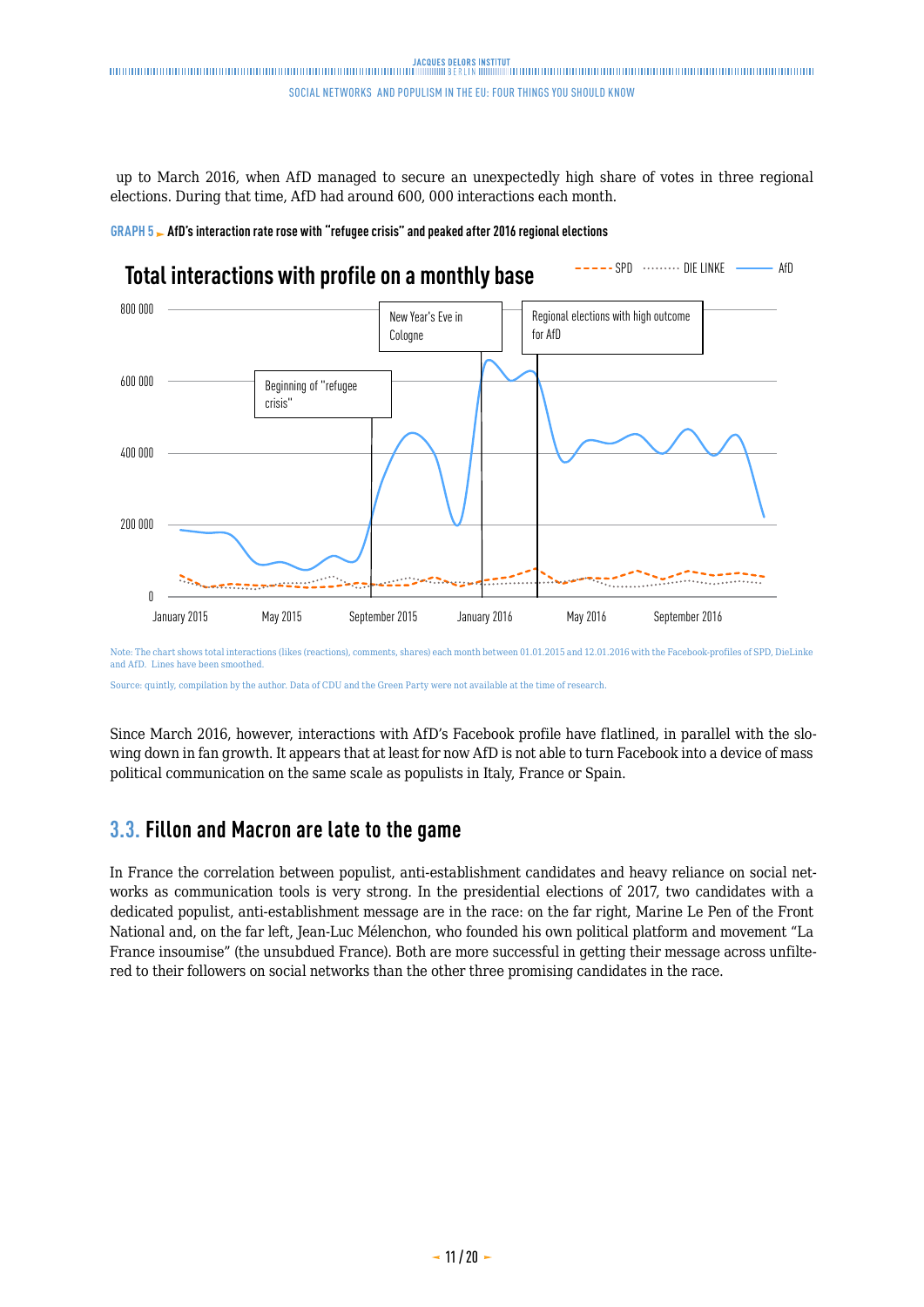

**GRAPH 6 Marine Le Pen with highest interaction rate in almost every month, Macron weak**

Note: The chart shows total interactions (likes (reactions), comments, shares) each month between 01.01.2015 and 28.03.2017 with the Facebook-profiles of Marine Le Pen, Jean-Luc Mélenchon, Francois Fillon and Emmanuel Macron. Lines have been smoothed.

Source: quintly, compilation by the author. Benoit Hamon of the Parti Socialiste (PS) is missing from the chart due to unavailability of the full data.

Mélenchon and Le Pen constantly interacted with and mobilized their followers, years before the actual election campaign for 2017 started. Le Pen's high interaction rates date back to at least the beginning of 2015, when she had almost 1.5 million interactions in January 2015, the month of the terrorist attacks on Charlie Hebdo and a kosher supermarket in Paris. However, it is also clearly visible from the data that Mélenchon started to experience high interaction rates as early as the last quarter of 2015. The interaction peak for Le Pen was in November 2015, the month of the terrorist attacks on the Bataclan and the Stade de France. Fillon had a forceful leap forward in interaction rates in November 2016 (over 500 000) when he won the Républicain primary, while Emmanuel Macron only achieved a comparatively small bump on declaring his candidacy. Since then Francois Fillon, up to March 2017, had almost managed to reach the same level of interactions as Le Pen and Mélenchon.

*I* IN 2016, MÉLENCHON **WAS GRADUALLY ABLE TO CATCH UP WITH LE PEN IN THE NUMBER OF INTERACTIONS."**

In 2016, Mélenchon was gradually able to catch up with Le Pen in the number of interactions, despite the fact that the Front National candidate had around twice the number of fans during most of 2016. A look at the figures for average shares over the same period confirms that Mélenchon achieved about the same reach on social networks as Le Pen throughout 2016, at least without taking into account the fact that Marine Le Pen has a much higher number of fans, which in turn bolsters her organic reach.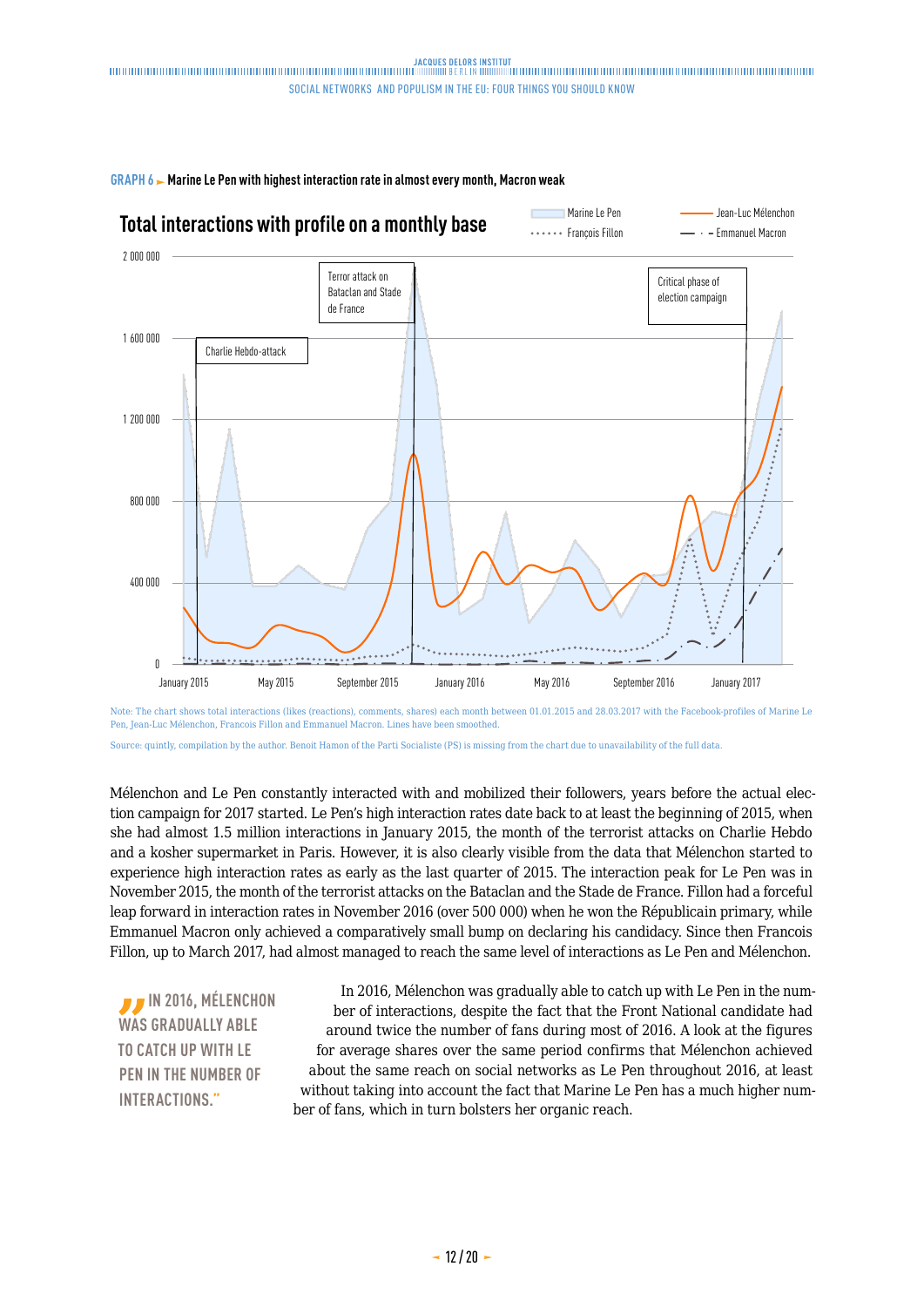<span id="page-12-0"></span>



 Note: The chart shows average shares each month between 01.01.2015 and 31.12.2016 with the Facebook-profiles of Marine Le Pen, Jean-Luc Mélenchon, Francois Fillon and Emmanuel Macron. Lines have been smoothed.

Source: quintly, compilation by the author. Benoît Hamon of the Parti Socialiste (PS) is missing from the chart due to unavailability of the full data.

### **3.4. Mélenchon's internet strategy against the "système officiel"**

Ongoing direct communication and mobilization of followers bypassing traditional intermediators is one of the most important features of a populist social media communication strategy: Mélenchon started building up a strong social media presence as early as 2015, focusing particularly on Facebook and YouTube.<sup>15</sup> His entire election campaign is largely internet-based. The candidate has a very popular YouTube-channel (for a politician), which features weekly broadcasts of him wrapping up the main topics of the week and other videos from the ongoing election campaign. With more than 250 000 subscribers, his channel is the major personal political channel in France (Macron and Le Pen both have fewer than 25 000 followers) and among the 50 most popular politics channels worldwide on the online broadcasting site. Mélenchon himself described the importance of social networks for him and his 2017 campaign on his own blog (jlm2017.fr): in January 2017 he wrote that his increasing popularity in social networks, which had (in his view) gone largely unnoticed by the "official media", was one of the main assets of his campaign. According to him, his popularity online helped him to slowly bypass the "official media system".<sup>16</sup> Like M5S or Bernie Sanders, Mélenchon started building up local offline groups of his grassroots movement across the country at an early stage. They are connected with each other and the official campaigns by apps like NationBuilder and leverage the power of social networks to distribute their content and to further mobilize support online and offline. At the beginning of April 2017 there

**<sup>15.</sup>** Mathieu Dejean, [Comment Antoine Léaument a révolutionné la communication web de Jean-Luc Mélenchon,](http://www.lesinrocks.com/2017/02/05/actualite/antoine-leaument-a-revolutionne-communication-web-de-jean-luc-melenchon-11909563/) Les Inrocks, 05.02.2017

**<sup>16.</sup>** Jean-Luc Mélenchon, [Réseaux et mouvements,](http://melenchon.fr/2017/01/05/reseaux-et-mouvements/) blog post on the official blog of Jean-Luc Mélenchon, 05.01.2017.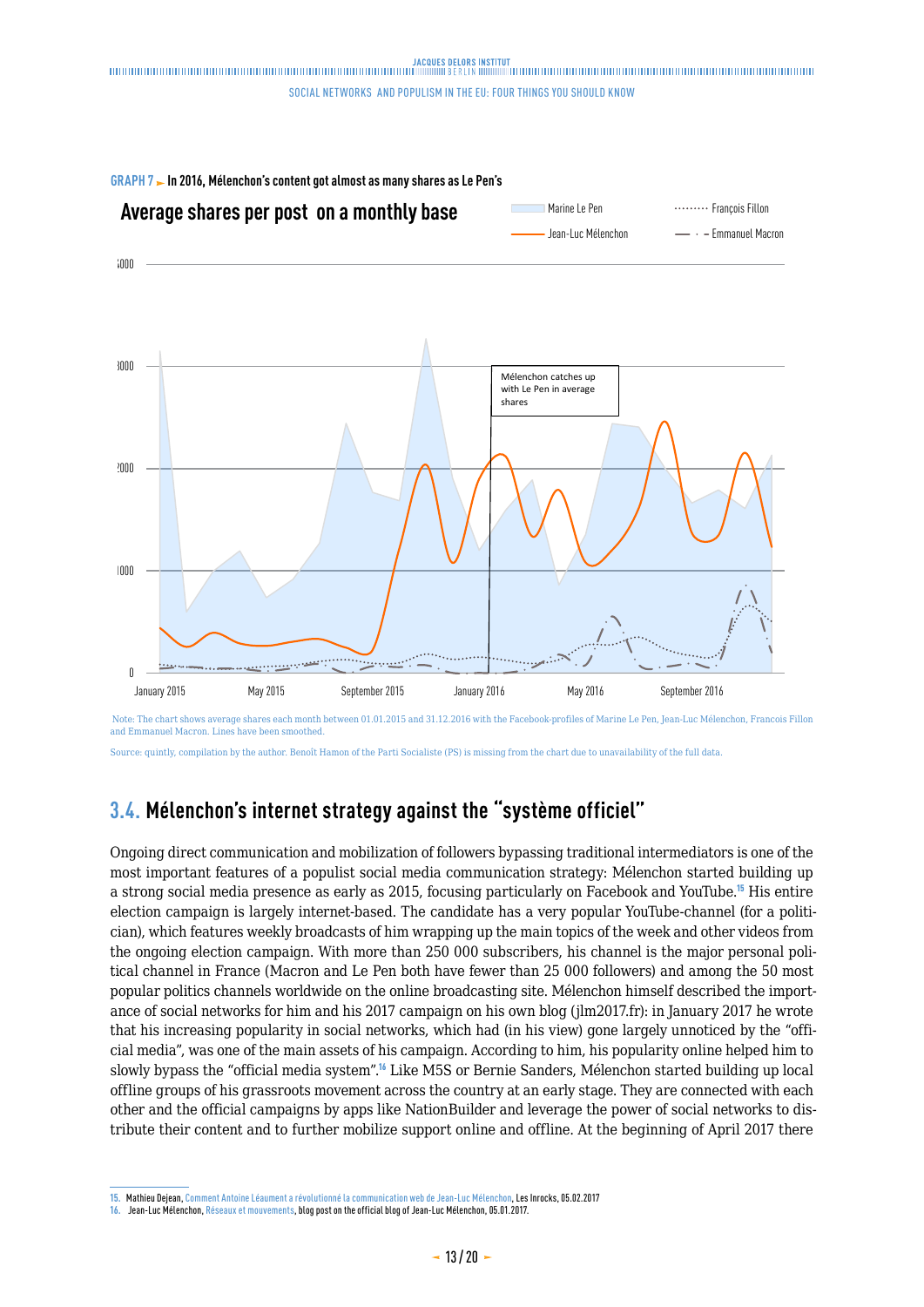<span id="page-13-0"></span>are more than 350 000 "Insoumis" registered on the website, with more than 1000 local groups.<sup>17</sup> Emmanuel Macron's grassroots movement, En Marche!, by comparison has around 200 000 supporters.<sup>18</sup>

As the next chart shows, the dynamics on social networks changed somewhat in the first three months of 2017 when the election campaign started to go into full swing. Le Pen and Mélenchon are still the two profiles most interacted with, but Fillon's interactions have gone up markedly since January 2017. Fillon's high interaction rate since the beginning of 2017 is even more impressive given the fact that he has far fewer fans than Le Pen and Mélenchon. Emmanuel Macron, on the other hand, had the lowest interaction rate of the five presidential candidates from January to March, despite his being one of the two or three favourites in the opinion polls throughout most of 2017.



**GRAPH 8 Fillon stronger in 2017, with more interactions than Macron and Hamon combined** 

Note: The chart shows total interactions (likes (reactions), comments, shares) between 01.01.2017 and 28.03.2017 with the Facebook-profiles of Marine Le Pen, Jean-Luc Mélenchon, Francois Fillon, Benoît Hamon and Emmanuel Macron.

Source: quintly, compilation and calculation by the author.

#### **3.5. High volatility and social bots**

How important is a larger "buzz" on social networks, and could it potentially become a game changer in elections? At the moment this seems far-fetched. Whether and how success on social networks can actually be translated into votes is unknown. Most researchers still tend to view social networks as complementary tools in an election campaign. Social bots and other manipulation techniques might be used by populists to create an artificial impression of interaction, thus overstating their real communicative reach (see the box on the next page). Support on social networks can also be very volatile. As the case of Podemos in Spain shows, initial success on social networks does not necessarily translate into durably successful mobilization. The Spanish protest-party Podemos applied a strategy very similar to that of M5S or Mélenchon: strong interaction with followers on social networks was combined with local support groups and a decisive populist, anti-establishment rhetoric. After rapid and unexpected initial success (with 20.7 percent of the vote in 2015-general elections) the movement-turned-into-a-party has experienced an almost constantly decreasing interaction rate for two years now (albeit gaining 21.2 percent in the June 2016-elections). AfD's lower interaction rates in Germany since March 2016 could point to a similar trend.

**<sup>17.</sup>** [Official Map of "groupes d'appui",](http://f-i.jlm2017.fr/carte) La France Insoumise.

**<sup>18.</sup>** En Marche! [Official Homepage](https://en-marche.fr/le-mouvement).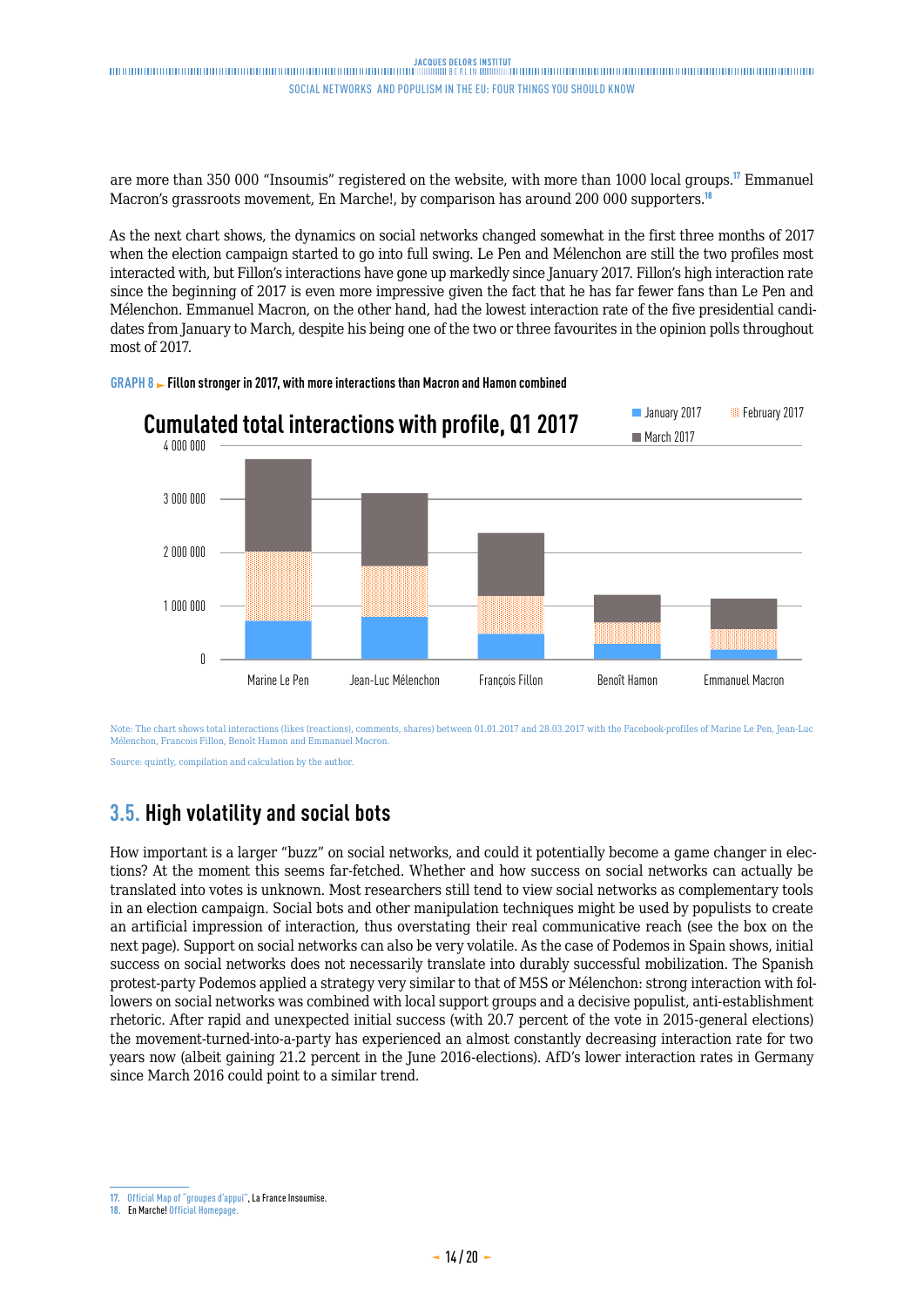

Note: The chart shows total interactions (likes (reactions), comments, shares) each month between 01.01.2015 and 12.01.2016 with the Facebook-profiles of SPD, DieLinke and AfD. Source: quintly, compilation by the author.

Yet despite the unclear effect of high social network interaction on specific political events such as elections, the analysis of Facebook data from 2015 and 2016 presented still suggests that populist parties and movements have managed to create new ways of communicating and interacting with citizens. In the populist narrative, social media have provided them with a direct channel to "the people". What is more, in combination with large grassroots and protest movements, social networks can act as important tools for political mobilization.

#### **BOX 1 DON Social bots and other manipulation techniques in social networks**

Since the US elections in 2016, social bots and the manipulation of political discourses on social networks in general have been high on the agenda. Many researchers have shown how entire armies of fake profiles can be bought on Twitter or Facebook. Bots that imitate human behaviour on Facebook by liking profiles or sharing content are in fact very cheap: 1.000 likes on Facebook can be bought for around \$ 100. Twitter in particular is very bot-prone. By some estimates around 15 percent of all profiles on the micro-blogging service could in fact be bots. <sup>19</sup>Many public figures, especially politicians, have hundreds of thousands of fake followers on Twitter. Facebook on the other hand has fewer automated profiles, although their number is still estimated to be around 65 million (Facebook had close to two billion total profiles by March 2017). While simple bots only like certain pages or post hashtags, more sophisticated ones can actually appear very human-like and write, for example, comments under posts and react to other users.

Apart from bots, there are many other ways to manipulate the interaction rates and fan growth of specific profiles on social networks. Human influencers can create multiple profiles under pseudonyms or even get paid to interact constantly with profiles. The bottom line is that the total number of followers or interactions on a public profile in social networks should never be taken at face value. Furthermore, populist actors would have a strong motive to use social bots and other techniques in order to artificially boost their support on Facebook, thus seemingly vindicating their claim to have the support of large parts of "the people". Some anecdotal evidence suggests that Jean-Luc Mélenchon could be using either bots or human influencers: analysis of the Quintly data showed that about a dozen top followers of Jean-Luc Mélenchon had shared his content more than 1.000-times – which would be very unusual behaviour for a human follower, even for an ardent fan. According to TwitterAudit, which monitors fake followers on Twitter, around 23 percent of his followers on the micro-blogging site are fake.<sup>20</sup> Social bots could also explain why a specifically high rate of follower growth and interactions seems to align with political events, as bots are often used to amplify existing trends.

On the other hand, it is also quite unlikely that the entire surge in interactions and the growth in the numbers of fans of populists observed in the last two years and demonstrated in this paper are only attributable to bots. That would mean that numerous populist parties and movements across the EU started using huge numbers of bots almost simultaneously around 2015/2016 on Facebook (not on Twitter). While social bots are very active on Twitter, on Facebook they are less prevalent.<sup>21</sup> Plus, it would be politically dangerous even for populist parties to build large parts of their fan base on bots. Looking at the gradual decline in interactions of, for example, Podemos, the question arises why the party would not use bots to keep their interaction high. Last, but not least, even if populists use social bots or other manipulation techniques strategically, this might still have helped them attract many more human followers. Since every post and every profile contains "social information" about their popularity, a particularly strong hype initiated by bots could later attract more human fans to the same post or profile.

<sup>19.</sup> Onur Varol et al. [Online Human-Bot Interactions: Detection, Estimation, and Characterization.](https://arxiv.org/pdf/1703.03107.pdf) Center for Complex Networks and Systems Research, Indiana University, Bloomington, US 2<br>Information Sciences Institute, Univ

**<sup>20.</sup>** Twitter-Audit.com [Jean-Luc Mélenchon](https://www.twitteraudit.com/JLMelenchon)

**<sup>21.</sup>** Sonja Kind et al., Social Bots. [Thesenpapier](https://www.bundestag.de/blob/488564/4a87d2d5b867b0464ef457831fb8e642/thesenpapier-data.pdf) zum öffentlichen Fachgespräch "Social Bots – Diskussion und Validierung von Zwischenergebnissen", am 26. Januar 2017 im Deutschen Bundestag.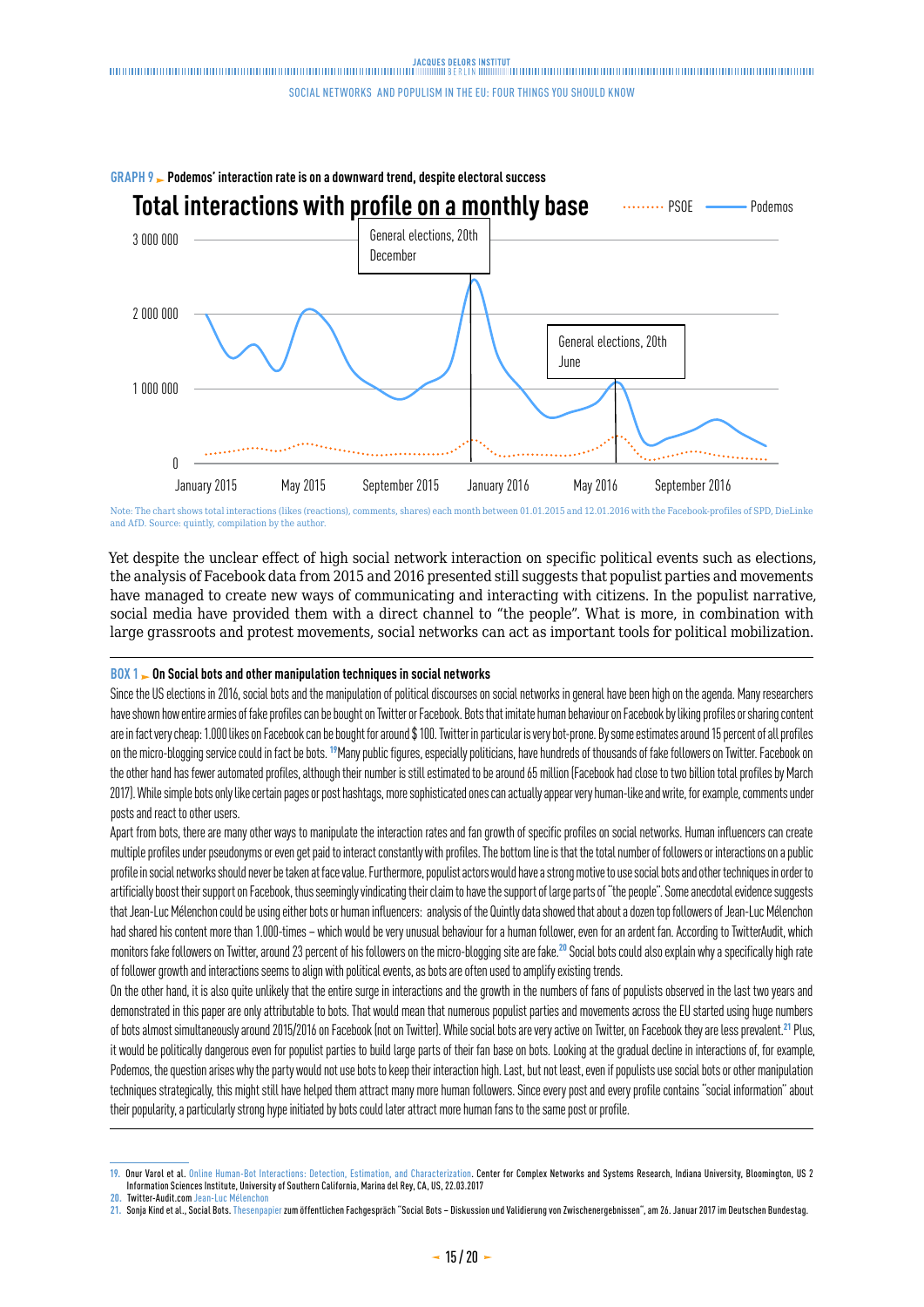## <span id="page-15-0"></span>4. Populism is a political communication strategy

This section examines populism as a political communication strategy propelled by the dynamics of social networks. It tries to answer some of the questions raised in the previous sections, above all: why are populist actors seemingly so successful in their attempt to mobilize and communicate with their followers on social networks?

In 2013, M5S had won 25 percent of the votes in the Italian general elections, coming from below ten percent in the polls just a couple of months earlier. It was one of those election outcomes which most opinion polls had missed and few experts had anticipated. "The medium and the message fit hand to glove," one observer from The Guardian wrote shortly after the election: Beppe Grillo and the Five-Star Movement had managed to combine wide support in social networks with old-fashioned meet-ups of supporter groups around the country and a brutal populist rhetoric online against the "Establishment".<sup>22</sup> In the light of the findings in this paper about populist success in social networks, it appears possible that the strong electoral outcome for M5S in 2013 foreshadowed an EU-wide transformation of political communication and mobilization associated with the transformation of the media landscape by social networks.

How exactly do the hand, populist communication, and the glove, the medium of social networks, fit together? "Populism" as a political phenomenon is not easy to define or put into a single research framework. Researchers working on the phenomenon usually tend to focus on different aspects of the phenomenon such as strategy, organization, narratives or ideology, categorizing populism as at the same time a communication and an ideological phenomenon. Examples are for ideological categorizations are euro-scepticism<sup>23</sup>, EU-scepticism<sup>24</sup>, anti-immigrationism, anti-elitism etc..

*I* THE PRINCIPAL OF **SOVEREIGNTY (OF THE PEOPLE) IS CENTRAL TO BOTH RIGHT-WING AND LEFT-WING POPULISTS."**

In the light of the findings presented in the earlier sections, this paper examines populism as a political communication and mobilization strategy for a "thin ideology" that works around a "rather small set of ideas about the world".<sup>25</sup> In the centre of this set of ideas is the concept of *sovereignty,* with inter-relating concepts of *the people, the elites, the populist* and *the others*  grouped around them.<sup>26</sup> The principal of sovereignty (of the people) is central to both right-wing and left-wing populists. Democracy is conceptualized as the rule of the "will of the people", which should manifest itself as the direct, undiluted force of the collective opinions and wishes of voters and citizens. Crucially, the "will

of the people" framed in this way should be expressed without diversion by representation or intermediation, as it is otherwise prone to fall victim to the vested interests of a deeply corrupt establishment. This is why populists favour elements of direct democracy such as referenda and prefer the power of the executive to the checks-and-balances of parliamentary democracy, the rule of law and a free press. It is also why many populists reject parties and instead mobilize "movements" working towards their political goals. In the case of journalists and the media, populist ideology accuses the fourth estate of distorting reality in favour of the agenda of the rich and powerful ("lying MSM" (mainstream media), "Lügenpresse" in Germany). The distinction between the pure, unaltered will of the people and the intermediated compromise a representative democracy produces often culminates in the populist narrative of "the betrayed people" versus "the corrupted elite". The antagonism between the elite (la casta, the Establishment etc.) and the "people "(the silent majority, hard-working people etc.) is one of the most defining narratives of populist communication and is derived from the central principle of sovereignty.

The principle of sovereignty and the adjunct concepts of the people, the elite and the other are prevalent among both left-wing and right-wing populists. However, left-wing and right-wing populists offer different images and narratives surrounding these concepts. Left-wing populists such as Podemos, Jean-Luc Mélenchon or, to some extent Movimento 5 Stelle, usually put forward a concept of *the people* as an economic class (the

**26.** Ibid.

**<sup>22.</sup>** Jamie Bartlett, [How Beppe Grillo's Social Media Politics took Italy by Storm,](https://www.theguardian.com/commentisfree/2013/feb/26/beppe-grillo-politics-social-media-italy) The Guardian, 26.02.2013.

<sup>23.</sup> For an overview on radical left and radical right populism see Dr. Maurits Meijers, [Radical right and radical left euroscepticism: a dynamic phenomenon.](http://www.delorsinstitut.de/2015/wp-content/uploads/2017/04/20170407_Euroscepticism-Meijers.pdf) Jacques Delors Institut – Berlin, Policy Paper Nr. 191, 07.04.2017

**<sup>24.</sup>** Yves Bertoncini and Dr. Nicole Koenig, [Euroscepticism or Europhobia: voice vs. exit?,](http://www.institutdelors.eu/media/euroscepticismoreurophobia-bertoncini-koenig-ne-jdi-nov14.pdf?pdf=ok) Jacques Delors Institut - Berlin Policy Paper Nr. 121, 27,11,2014.

**<sup>25.</sup>** S. Engesser et al.: [Populism and social media: how politicians spread a fragmented ideology](http://www.nccr-democracy.uzh.ch/publications/workingpaper/pdf/wp_88.pdf). Information, Communication and Society (2016)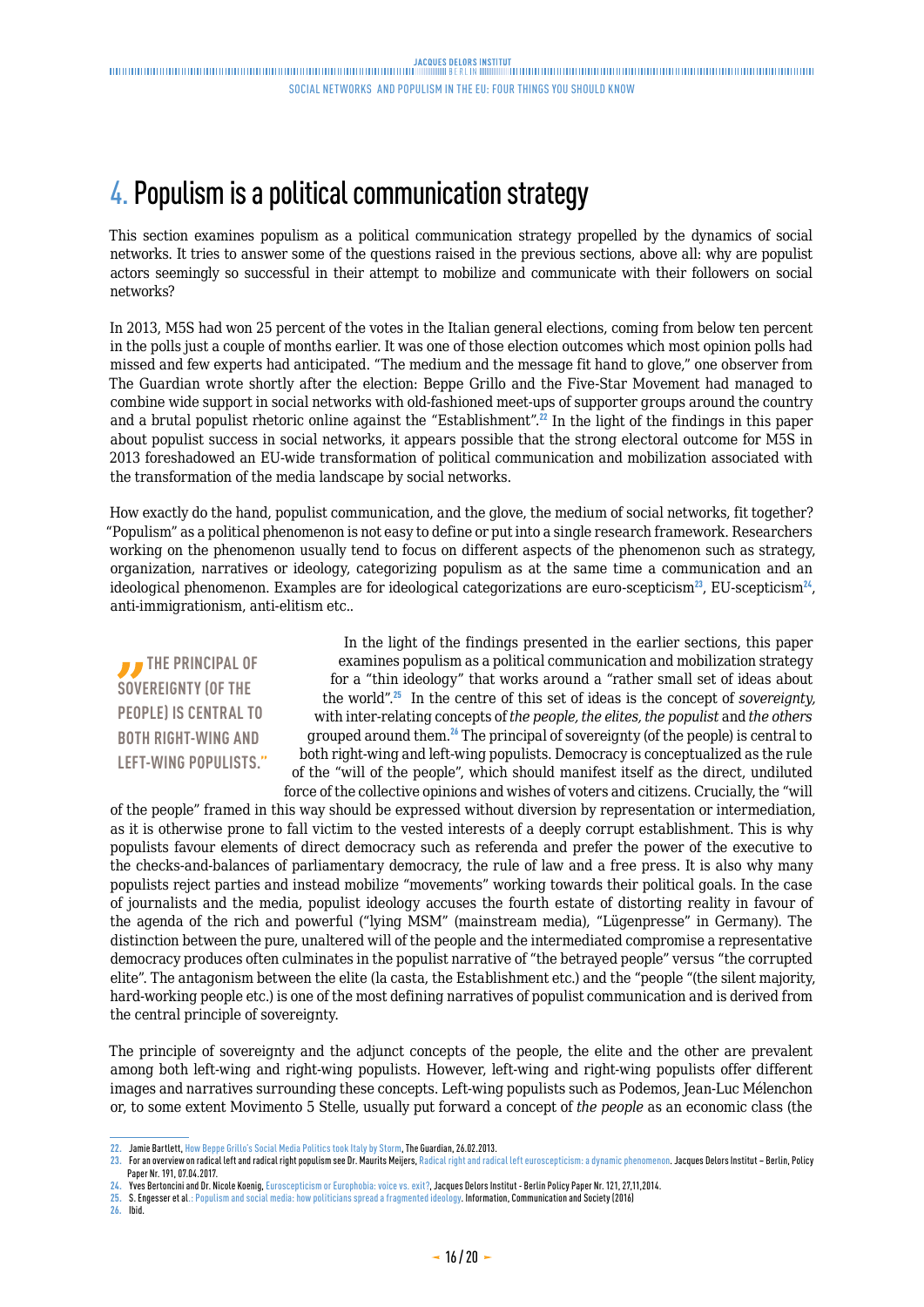### <span id="page-16-0"></span>

#### social networks and populism in the eu: four things you should know

99 percent) suppressed by international or European power and financial elites, which also constitute *the other*. Right-wing populists also use these economic concepts of the people to a lesser extent; however, they define *the people* and *the other* mostly along ethnic criteria. This is exemplified by Marine Le Pen's demand to offer social welfare benefits only to French people born in France or the demand to strip migrants of their citizenship if they commit acts of terrorism.<sup>27</sup>

#### **4.1. How to communicate as a populist?**

With the proliferation of social networks, a new resonance chamber for political communication and mobilization has arrived, one which bypasses traditional intermediaries of political communication. Within such a resonance chamber, a populist "thin ideology" makes a lot of sense for those using social networks strategically for their political messages. Interestingly, that is also how many strategists and players within populist campaigns themselves describe populism. Alexis Corbiere, for example, the main organizer of Jean-Luc Mélenchon's 2017 presidential election campaign and his spokesperson, expressed his views on the matter in a radio debate in January. According to him, populism is above all a strategy,<sup>28</sup> and its main tool is communication. The table below sums up the differences between populist and non-populist actors as regards the ideal typical features of politics.

|                                | Non populist, "mainstream" political actor | Populist political actor                                    |
|--------------------------------|--------------------------------------------|-------------------------------------------------------------|
| Main channels of communication | Radio, TV, newspapers                      | TV, blogs, vlogs, social networks                           |
| Communication style            | Indirect, inclusive                        | Direct, exclusive                                           |
| <b>Intermediaries</b>          | Many, established                          | Few, if any                                                 |
| Idea of representation         | Political parties, media, institutions     | Peer-to-peer politics, "will of the people",<br>anti-elites |
| Manifestation                  | Political party                            | Movement, anti-party                                        |
| Political practice             | Consensus-driven                           | Confrontational, logic of escalation                        |
| Interactions with public       | Tend to react to events                    | Attempt to set agenda and manipulate the<br>news cycle      |
| Political ideology             | Centre-left / centre-right                 | "Neither left nor right", issue-oriented                    |

#### **TABLE 2 - Ideal-typical features of populist versus non-populist actors**

Note: author's compilation.

*D* ON SOCIAL NETWORKS **THE "WILL OF THE PEOPLE" CAN BE DIRECTLY ADDRESSED AND AN ILLUSION OF "PEER-TO-PEER-POLITICS" CAN BE PRACTISED."**

While non-populist politicians usually rely on the press, radio or TV to get their messages across to their voters, populist operators make heavy use of social networks to share their views directly with their followers. The style of the communication often follows the medium used: non-populist politicians usually try to come across as inclusive towards an unknown radio or TV-audience, using politically tempered and restrained language. Populists communicating directly with their followers on social networks, on the other hand, are not constrained at all. On the contrary: due to the attention economy and the subjectivity bias of social networks, the more polarizing and "authentic" a

political message comes across the higher the interaction rate. While non-populist politicians use established intermediaries to communicate their messages, populists gain from the direct exchange with followers on social networks. This fits squarely with the "thin ideology" of people's sovereignty described above: on social networks the "will of the people" can be directly addressed and an illusion of "peer-to-peer-politics" can be practised. It is hence not surprising that populists often form movements instead of political parties: it is much easier to mobilize supporters around a common cause within a movement than within the cumbersome mechanics of a political party. And social networks have proven to be successful in mobilizing and organizing

**27.** Alasdair Sanford, [What are Marine Le Pen's Policies?](http://www.euronews.com/2017/02/09/what-do-we-know-about-marine-le-pen-s-policies), euronews, 09.02.2017.

**<sup>28.</sup>** Anne Soetemondt, Débat du jour: [Jean-Luc Mélenchon: phénomène YouTube ou phénomène tout court?](http://www.rfi.fr/emission/20170124-jean-luc-melenchon-phenomene-youtube-phenomene-tout-court) Radio debate between Alexis Corbière, spokesperson of Jean-Luc Mélenchon and Jean Numa Ducange, university teacher for contemporary history at the University of Rouen, broadcast 24.01.2017.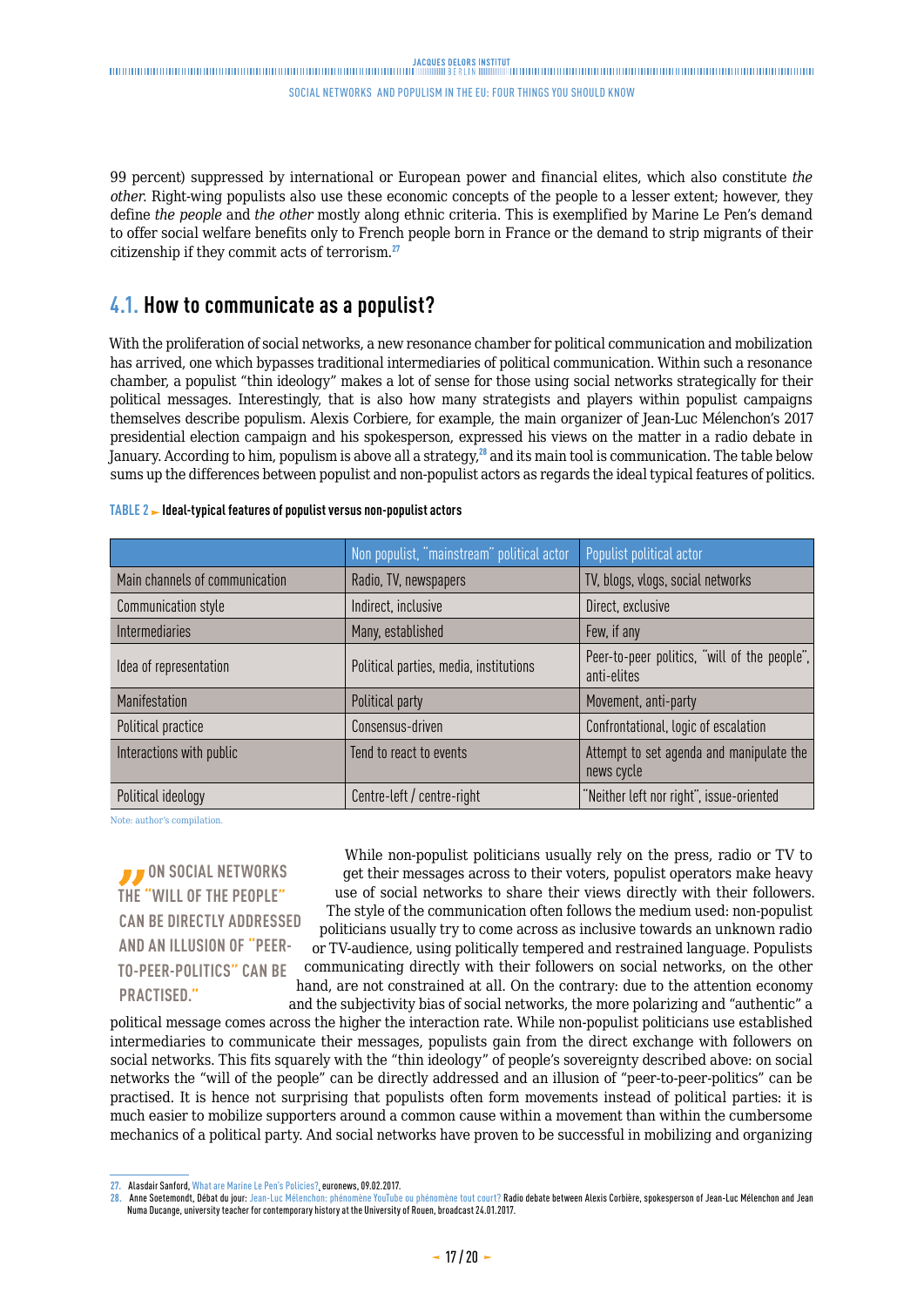<span id="page-17-0"></span>(protest) movements, from the Arab Spring to Occupy Wall Street and the Movimento 15-M in Spain.<sup>29</sup> In their daily political practice populists tend to act within a very confrontational logic of escalating rhetoric, especially if they are in the political opposition. By attempting to set the agenda and to manipulate the news cycle, populists both rally their supporters and alienate their adversaries, which further increases polarization. This is often done by playing a ping-pong game of insults, denials and accusations between social networks (followers) and traditional media (adversaries). Apart from the obvious case of Donald Trump, this strategy has also been used by AfD or Marine Le Pen. It is deliberately intended to discredit the authority of the "legacy media" as a traditional intermediary of politics. Lastly, populists prefer not to be called left- or right-wing anymore and instead mobilize their supporters around changing issues: immigration, Islam, euro, the EU etc. This also fits the logic of communication on social networks: Followers can be mobilized with a maddening issue every other day, exploiting the tendencies of the networks to increase confirmation bias and subjectivity.

Apart from the communicative advantages that social networks offer populist actors over traditional media, there might also simply be practical reasons why populists rely heavily on mobilization and information distribution on social networks:

- 1. Efficiency: social networks offer a potentially huge audience at almost zero cost. Both attracting and maintaining a large audience can be very cost-effective as there are almost no logistics and it only takes a very small content team to manage even very large accounts on social networks. For new populist movements this is an attractive option compared to established parties with a large communication apparatus.
- 2. Building of a community of followers: social networks allow for a new type of community beyond the traditional membership of a party.
- 3. No path dependency: most current populist movements in the EU appeared only after the Global Financial Crisis and the ascent of social networks. They thus have virtually no institutional and moral constraints on their political communication strategy, as compared to established parties with strong roots in the representative institutions and the democratic consensus in their countries.

## **4.2. Concluding remarks**

What are the long-term consequences of the success of populists in using social networks for political communication? The authority of journalists and other intermediaries could be further fading away, as social networks become a platform for anarchic political debate and populist parties and movements are increasingly able to offer an alternative world of news and political (mis-)information to their followers on social networks. Due to social media success, populist movements may also appear initially to be more important than they really are which can then have a self-reinforcing effect. In reality they might often be a small but loud minority (potentially even boosted by social bots) instead of the often invoked "silent majority". However, there remains the danger that institutionalized forms of democratic debate, decision-making processes and supervision of governments may be seriously undermined should the success of populists in using social networks as political communication platforms stabilize.

In view of the novelty of the phenomenon, however, it seems too early to jump to any fixed conclusion as to how large and how lasting the influence of social networks on political communication and populism will be. More research, particularly in the field of computational social science, is certainly needed if the implications are to be studied in depth. It might certainly also be advisable for political parties to closely monitor the dynamics on social networks as complements to classic opinion polls.

**<sup>29.</sup>** Helen Margetts et al. Political Turbulence. How Social Media shape Collective Action, Princeton: Princeton University Press, 2016.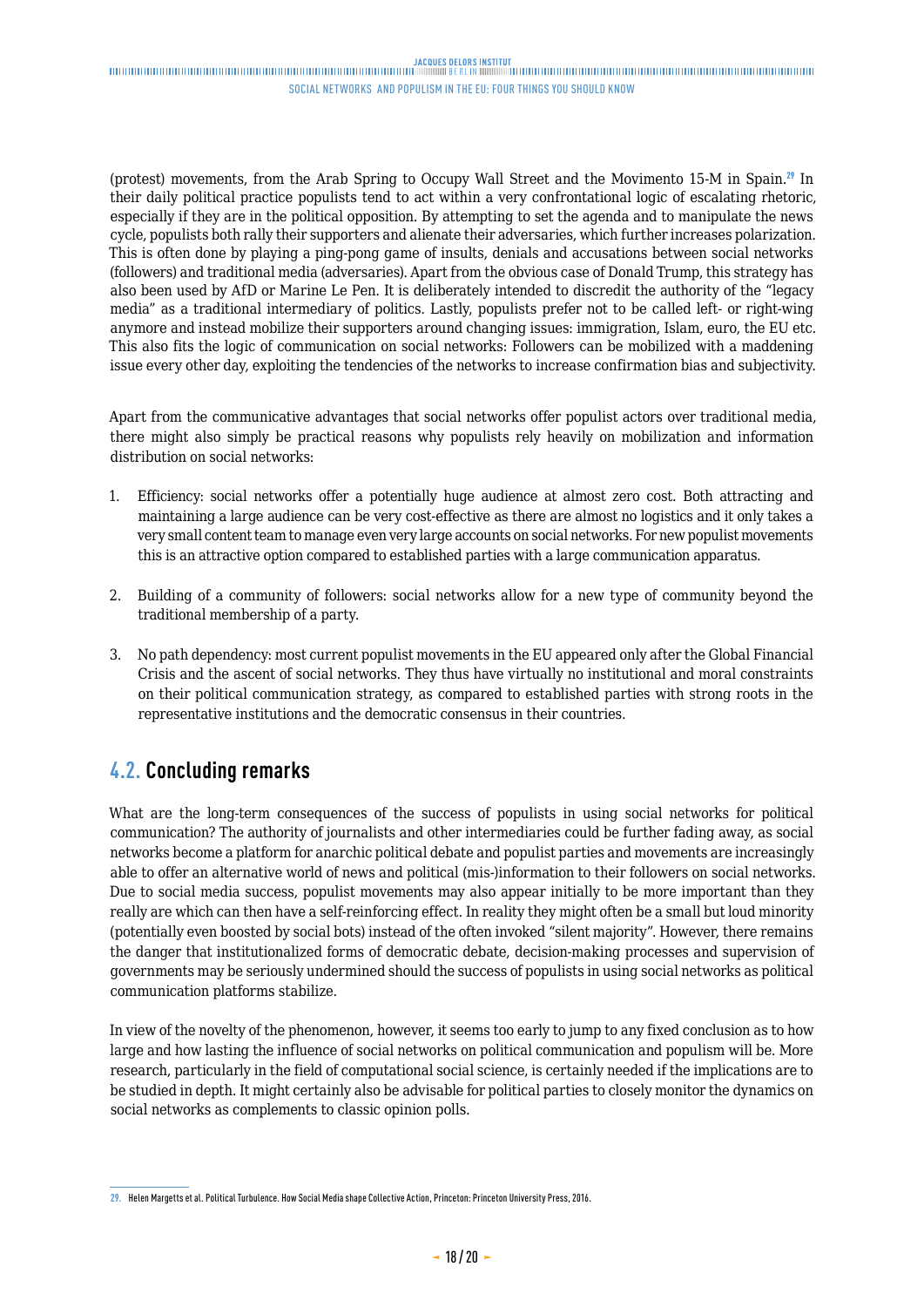#### <span id="page-18-0"></span>**LITERATURE**

Auvinen, Ari-Matti, [Social Media – The new Power of Political Influence](file:///C:\Users\Dittrich\Downloads\Social_Media_in_Politics_Ama%20(1).pdf), Centre for European Studies and Suomen Toivo – Think Tank, 2012

Abrams, Corinne, [5 Secrets of Narendra Modi's Social Media Magic](http://blogs.wsj.com/briefly/2016/05/27/5-secrets-of-narendra-modis-social-media-magic/), The Wall Street Journal, 27.05.2016.

Bartlett, Jamie, [How Beppe Grillo's Social Media Politics took Italy by Storm](https://www.theguardian.com/commentisfree/2013/feb/26/beppe-grillo-politics-social-media-italy), The Guardian, 26.02.2013.

Bertoncini Yves and Dr. Nicole Koenig, [Euroscepticism or Europhobia: voice vs. exit?](http://www.institutdelors.eu/media/euroscepticismoreurophobia-bertoncini-koenig-ne-jdi-nov14.pdf?pdf=ok), Jacques Delors Institut - Berlin Policy Paper Nr. 121, 27,11,2014.

Dejean, Mathieu, [Comment Antoine Léaument a révolutionné la communication web de Jean-Luc Mélenchon,](http://www.lesinrocks.com/2017/02/05/actualite/antoine-leaument-a-revolutionne-communication-web-de-jean-luc-melenchon-11909563/) Les Inrocks 05.02.2017

Del Vicario, Michela, Alessandro Bessi, Fabiana Zollo, Fabio Petroni, Antonio Scala, Guido Caldarelli, H. Eugene Stanley, and Walter Quattrociocchi The [spreading of misinformation online](http://www.pnas.org/content/113/3/554.full) PNAS 2016 113 (3) 554-559; published ahead of print January 4, 2016,

[Digital News Report 2016. Reuters Institute for the Study of Journalism](https://reutersinstitute.politics.ox.ac.uk/sites/default/files/Digital-News-Report-2016.pdf), University of Oxford.

Disinformation Review of the European External Action Service, [official homepage.](https://euvsdisinfo.eu/homepage/disinformation-review/)

Edelman Trust Barometer 2017, slides with the main results of the report can be [read online](http://www.edelman.com/global-results/).

Engesser, S. et al.: [Populism and social media: how politicians spread a fragmented ideology.](http://www.nccr-democracy.uzh.ch/publications/workingpaper/pdf/wp_88.pdf) Information, Communication and Society (2016)

En Marche! [Official Homepage.](https://en-marche.fr/le-mouvement)

Garrett, R. Kelly, [Facebook's Problem is more complicated than fake news,](https://theconversation.com/facebooks-problem-is-more-complicated-than-fake-news-68886) The Conversation, 17.11.2016.

Hooper, John, [Italy's web guru tastes power as new political movement goes viral,](https://www.theguardian.com/world/2013/jan/03/italy-five-star-movement-internet) The Guardian, 03.01.2013.

Hunt, Allcott, and Matthew Gentzkow, [Social Media and Fake News in the 2016 Election,](https://web.stanford.edu/~gentzkow/research/fakenews.pdf) NBER Working Paper No. 23089, January 2017.

Keen, Andrew, The Cult of the Amateur: How blogs, MySpace, YouTube, and the rest of today's user generated media are destroying our economy, our values and our culture, Crown Business, 2008.

Kind, Sonja et al., Social Bots. [Thesenpapier](https://www.bundestag.de/blob/488564/4a87d2d5b867b0464ef457831fb8e642/thesenpapier-data.pdf) zum öffentlichen Fachgespräch "Social Bots – Diskussion und Validierung von Zwischenergebnissen", am 26. Januar 2017 im Deutschen Bundestag.

Knapton, Sarah, [Facebook users have 155 friends – but would trust just four in a crisis](http://www.telegraph.co.uk/news/science/science-news/12108412/Facebook-users-have-155-friends-but-would-trust-just-four-in-a-crisis.html), The Telegraph, 20.01.2016.

La France Insoumise [Official Map of "groupes d'appui".](http://f-i.jlm2017.fr/carte)

Margetts, Helen et al. Political Turbulence. How Social Media shape Collective Action, Princeton: Princeton University Press, 2016.

Mélenchon Jean-Luc, [Réseaux et mouvements,](http://melenchon.fr/2017/01/05/reseaux-et-mouvements/) blog post on the official blog of Jean-Luc Mélenchon, 05.01.2017.

Dr. Meijers, Maurits, [Radical right and radical left euroscepticism: a dynamic phenomenon.](http://www.delorsinstitut.de/2015/wp-content/uploads/2017/04/20170407_Euroscepticism-Meijers.pdf) Jacques Delors Institut - Berlin, Policy Paper Nr. 191, 07.04.2017.

Nadelli, Alberto, Craig Silverman, Italy's most Popular Party is Leading Europe in Fake News and Kremlin Propaganda, BuzzFeed, 29.11.2016.

quintly, [Official Homepage](http://www.pnas.org/content/113/3/554.full) 

Sanford, Alasdair, [What are Marine Le Pen's Policies?,](http://www.euronews.com/2017/02/09/what-do-we-know-about-marine-le-pen-s-policies) euronews, 09.02.2017.

Sinpeng, Aim, [How Duterte won the Election on Facebook,](http://www.newmandala.org/how-duterte-won-the-election-on-facebook/) New Mandala (Online Magazine on Southeast Asia, hosted by the Australian National University's (ANU) Coral Bell School of Asia Pacific Affairs).

Soetemondt, Anne, Débat du jour: [Jean-Luc Mélenchon: phénomène YouTube ou phénomène tout court?](http://www.rfi.fr/emission/20170124-jean-luc-melenchon-phenomene-youtube-phenomene-tout-court) Radio debate between Alexis Corbière, spokesperson of Jean-Luc Mélenchon and Jean Numa Ducange, university teacher for contemporary history at the University of Rouen, broadcast 24.01.2017.

Varol, Onur et al. [Online Human-Bot Interactions: Detection, Estimation, and Characterization.](https://arxiv.org/pdf/1703.03107.pdf) Center for Complex Networks and Systems Research, Indiana University, Bloomington, US 2 Information Sciences Institute, University of Southern California, Marina del Rey, CA, US, 22.03.2017

Winter, Jakob, Ingrid Brodnig, [FPÖ im Internet: Tag für Tag ein Propagandastück,](https://www.profil.at/oesterreich/fpoe-strache-internet-tag-tag-propagandastueck-6378335) profil, 24.05.2016.